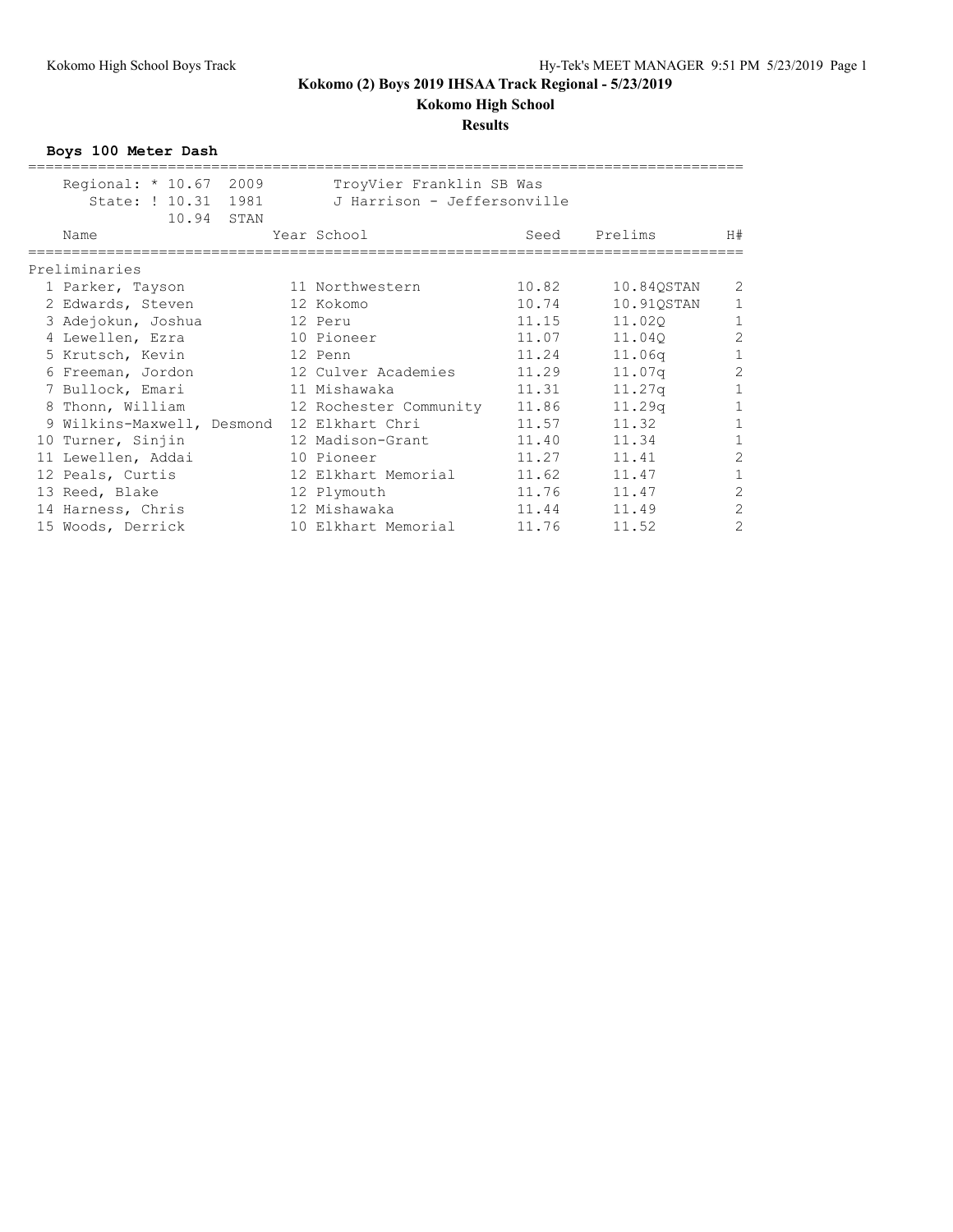# **Kokomo High School**

### **Results**

**Boys 100 Meter Dash**

|        | Regional: * 10.67 2009               |  | TroyVier Franklin SB Was                            |             |                          |                |
|--------|--------------------------------------|--|-----------------------------------------------------|-------------|--------------------------|----------------|
|        | State: ! 10.31 1981                  |  | J Harrison - Jeffersonville                         |             |                          |                |
|        | 10.94 STAN                           |  |                                                     |             |                          |                |
|        | Name                                 |  | Year School                                         | Prelims     | Finals                   | Points         |
|        |                                      |  |                                                     |             |                          |                |
| Finals |                                      |  |                                                     |             |                          |                |
|        | 1 Parker, Tayson 11 Northwestern     |  |                                                     |             | 10.84 10.70 STAN         | 10             |
|        | 2 Edwards, Steven 12 Kokomo          |  |                                                     |             | 10.91    10.90 STAN    8 |                |
|        | 3 Bullock, Emari 11 Mishawaka        |  |                                                     | 11.27 11.00 |                          | 6              |
|        |                                      |  | 4 Freeman, Jordon 12 Culver Academies 11.07 11.04   |             |                          | 5              |
|        | 5 Adejokun, Joshua 12 Peru           |  |                                                     |             | $11.02$ $11.07$          | $\overline{4}$ |
|        | 6 Krutsch, Kevin 12 Penn             |  |                                                     |             | 11.06 11.09              | 3              |
|        | 7 Lewellen, Ezra 10 Pioneer          |  |                                                     | 11.04 11.12 |                          | $\overline{c}$ |
|        |                                      |  | 8 Thonn, William 12 Rochester Community 11.29 11.46 |             |                          |                |
|        | Preliminaries                        |  |                                                     |             |                          |                |
|        | 9 Wilkins-Maxwell, D 12 Elkhart Chri |  |                                                     | 11.32       |                          |                |
|        |                                      |  | 10 Turner, Sinjin 12 Madison-Grant                  | 11.34       |                          |                |
|        | 11 Lewellen, Addai 10 Pioneer        |  |                                                     | 11.41       |                          |                |
|        |                                      |  | 12 Peals, Curtis 12 Elkhart Memorial 11.47          |             |                          |                |
|        | 13 Reed, Blake 12 Plymouth           |  |                                                     | 11.47       |                          |                |
|        | 14 Harness, Chris 12 Mishawaka       |  |                                                     | 11.49       |                          |                |
|        |                                      |  | 15 Woods, Derrick 10 Elkhart Memorial 11.52         |             |                          |                |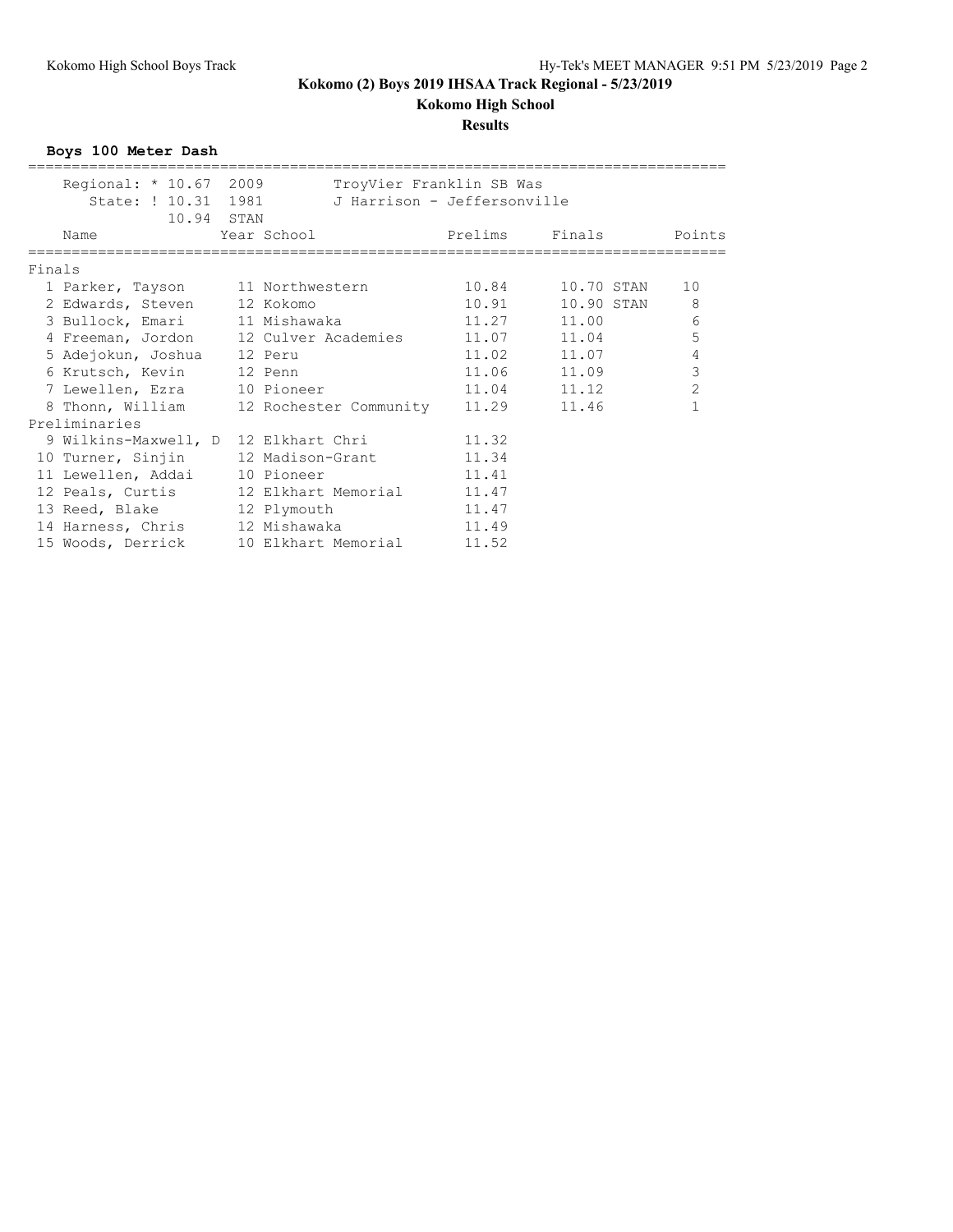# **Kokomo High School**

### **Results**

**Boys 200 Meter Dash**

| Regional: * 21.31 1990<br>State: ! 21.10<br>22.08 STAN | 1982 | Brown - Lawr. Cent.<br>Jeffrey Patrick-GaryRoos |       |                    |                |
|--------------------------------------------------------|------|-------------------------------------------------|-------|--------------------|----------------|
| Name                                                   |      | Year School                                     | Seed  | Prelims            | H#             |
| 1 Parker, Tayson                                       |      | 11 Northwestern                                 | 21.73 | 21.620STAN         | 1              |
| 2 Lewellen, Ezra                                       |      | 10 Pioneer                                      | 22.73 | 22,800             | $\overline{c}$ |
| 3 Holt, Jacob                                          |      | 10 Elkhart Central                              | 22.59 | 22,490             | $\mathbf{1}$   |
| 4 Driscoll, John                                       |      | 11 South Bend S                                 | 22.14 | 22,900             | $\overline{2}$ |
| 5 Parker, Landon                                       |      | 12 Northwood                                    | 22.74 | 22.59q             | $\mathbf{1}$   |
| 6 Turner, Sinjin                                       |      | 12 Madison-Grant                                | 22.64 | 22.77q             | $\mathbf{1}$   |
| 7 Grimaldo, Oscar                                      |      | 12 Logansport                                   | 22.69 | 22.92 <sub>q</sub> | $\overline{c}$ |
| 8 Jennings, Jalen                                      |      | 12 South Bend Riley                             | 22.44 | 22.97 <sub>q</sub> | $\overline{c}$ |
| 9 Freeman, Jordon                                      |      | 12 Culver Academies                             | 22.90 | 22.98              | $\overline{2}$ |
| 10 Wade, Alijah                                        |      | 12 Warsaw Community                             | 22.73 | 23.22              | $\mathbf{1}$   |
| 11 Thonn, William                                      |      | 12 Rochester Community                          | 23.69 | 23.42              | $\mathbf{1}$   |
| 12 Parker, Davonn                                      |      | 10 Mishawaka                                    | 23.24 | 23.45              | $\overline{c}$ |
| 13 Beckwith, Caden                                     |      | 12 Culver Academies                             | 23.47 | 23.49              | $\mathbf{1}$   |
| 14 Taylor, Bradley                                     |      | 12 Mishawaka                                    | 23.24 | 23.55              | $\overline{2}$ |
| 15 Fewell, Luke                                        |      | 12 Mishawaka Marian                             | 23.14 | 23.72              |                |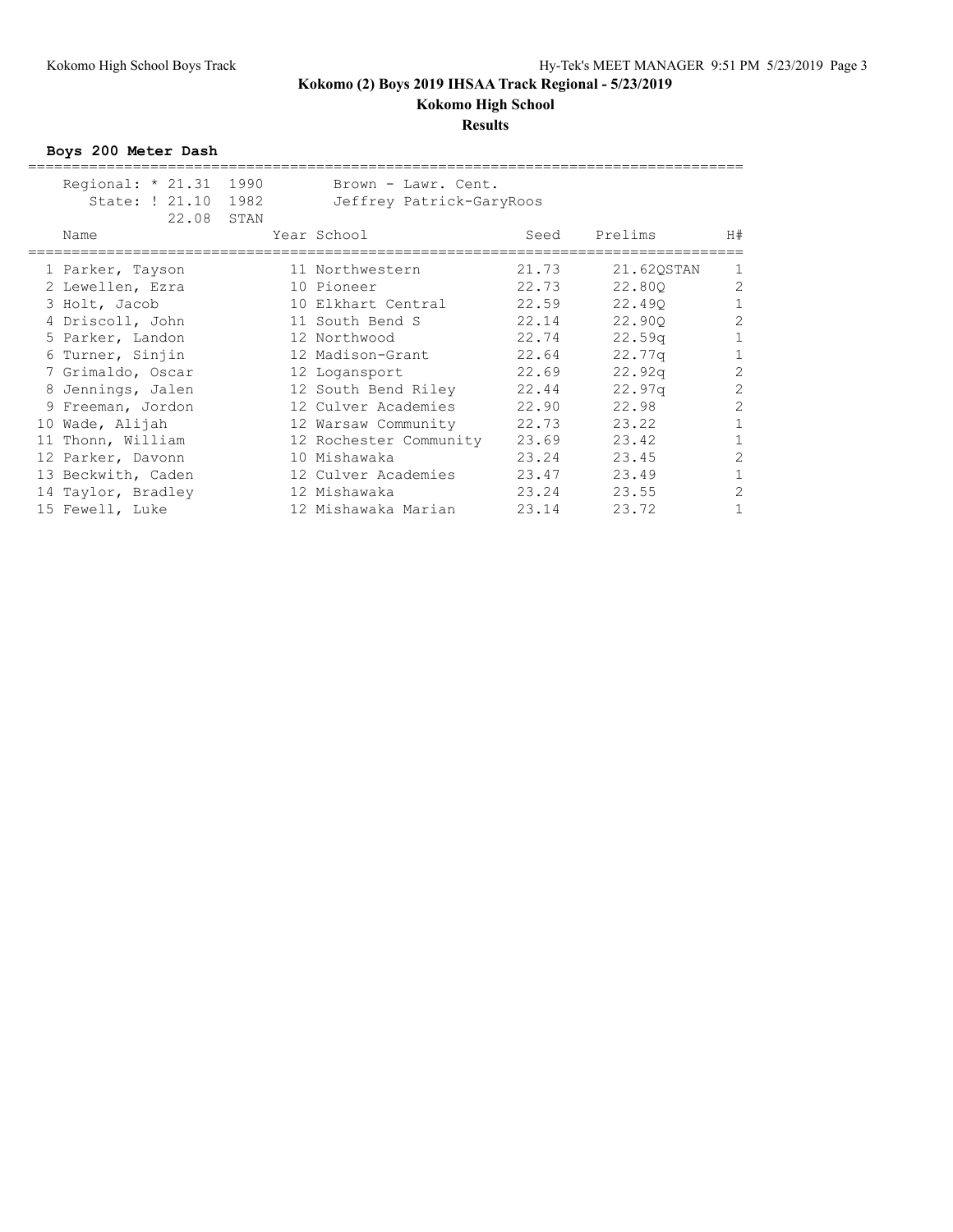**Kokomo High School**

### **Results**

**Boys 200 Meter Dash**

|        | Regional: * 21.31 1990                            |                  | Brown - Lawr. Cent.          |                          |                  |                |
|--------|---------------------------------------------------|------------------|------------------------------|--------------------------|------------------|----------------|
|        | State: ! 21.10 1982                               |                  |                              | Jeffrey Patrick-GaryRoos |                  |                |
|        | 22.08 STAN                                        |                  |                              |                          |                  |                |
|        | Name                                              | Year School      |                              | Prelims                  | Finals           | Points         |
|        |                                                   |                  |                              |                          |                  |                |
| Finals |                                                   |                  |                              |                          |                  |                |
|        | 1 Parker, Tayson 11 Northwestern                  |                  |                              |                          | 21.62 21.79 STAN | 10             |
|        | 2 Holt, Jacob 10 Elkhart Central 22.49 22.46      |                  |                              |                          |                  | 8              |
|        | 3 Parker, Landon 12 Northwood                     |                  |                              | 22.59 22.47              |                  | 6              |
|        | 4 Jennings, Jalen 12 South Bend Riley 22.97 22.54 |                  |                              |                          |                  | 5              |
|        | 5 Lewellen, Ezra                                  | 10 Pioneer       |                              | 22.80 22.71              |                  | $\overline{4}$ |
|        | 6 Driscoll, John 11 South Bend S                  |                  |                              | 22.90 22.99              |                  | 3              |
|        | 7 Turner, Sinjin                                  | 12 Madison-Grant |                              | 22.77 23.22              |                  | $\overline{2}$ |
|        | 8 Grimaldo, Oscar                                 | 12 Logansport    |                              | 22.92                    | 24.04            |                |
|        | Preliminaries                                     |                  |                              |                          |                  |                |
|        | 9 Freeman, Jordon 12 Culver Academies 22.98       |                  |                              |                          |                  |                |
|        | 10 Wade, Alijah                                   |                  | 12 Warsaw Community 23.22    |                          |                  |                |
|        | 11 Thonn, William                                 |                  | 12 Rochester Community 23.42 |                          |                  |                |
|        | 12 Parker, Davonn                                 | 10 Mishawaka     |                              | 23.45                    |                  |                |
|        | 13 Beckwith, Caden                                |                  | 12 Culver Academies 23.49    |                          |                  |                |
|        | 14 Taylor, Bradley                                | 12 Mishawaka     |                              | 23.55                    |                  |                |
|        | 15 Fewell, Luke                                   |                  | 12 Mishawaka Marian          | 23.72                    |                  |                |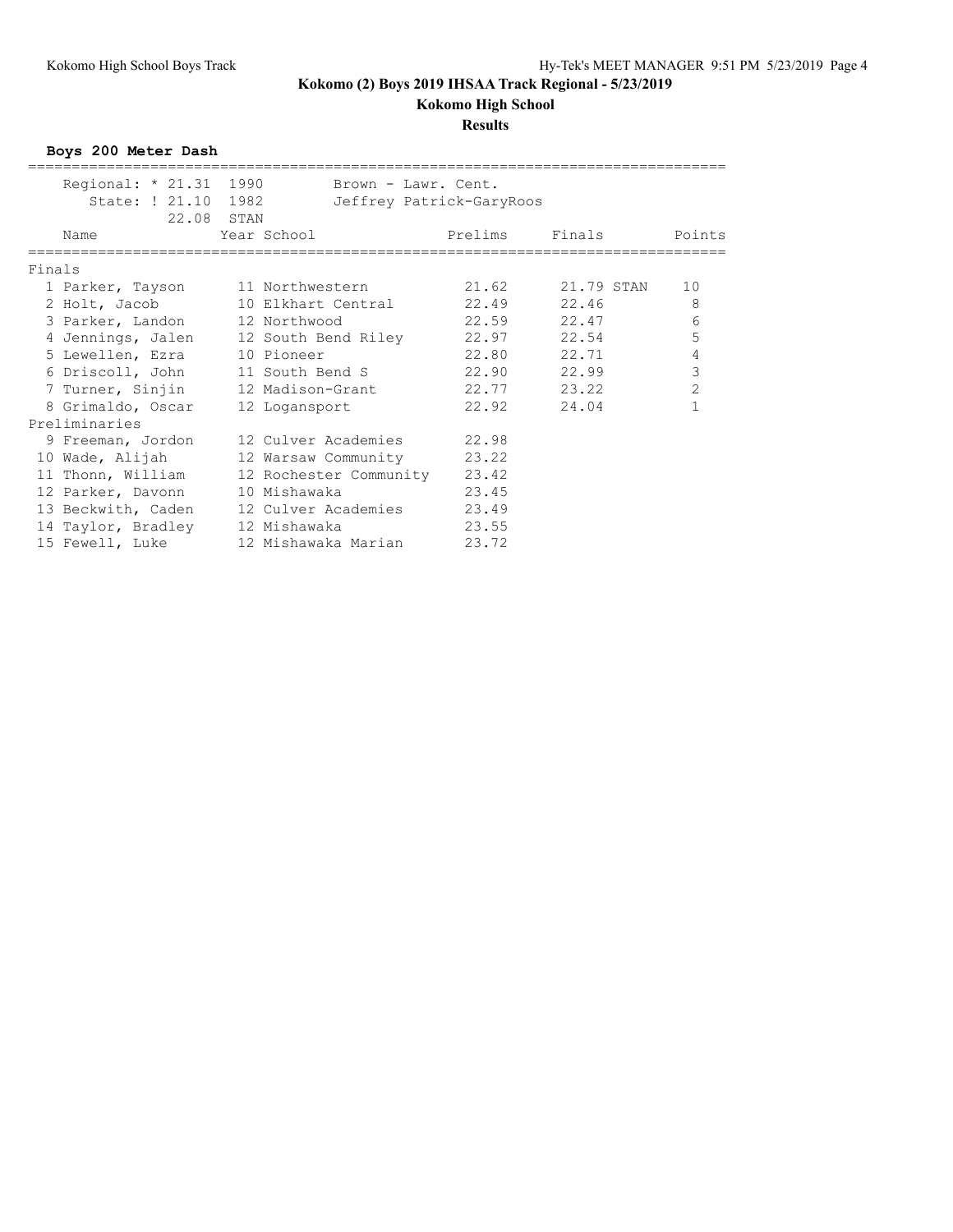### **Results**

**Boys 400 Meter Dash**

|        | Regional: * 47.64 1989                   |               | Hayden - Lawr. North                             |        |                |              |
|--------|------------------------------------------|---------------|--------------------------------------------------|--------|----------------|--------------|
|        | State: ! 46.99 2002                      |               | David Neville-Merrillville                       |        |                |              |
|        | 49.40 STAN                               |               |                                                  |        |                |              |
|        | Name                                     | Year School   | Seed                                             | Finals |                | H# Points    |
| Finals |                                          |               |                                                  |        |                |              |
|        | 1 Sandford, Daveyon 12 Goshen            |               | 50.91                                            | 50.08  | $\mathbf{2}$   | 10           |
|        |                                          |               | 2 Dennis, Kennath 10 Elkhart Central 50.69       | 50.11  | $\overline{2}$ | 8            |
|        | 3 Bullock, Emari 11 Mishawaka            |               | 50.69                                            | 50.18  | $\overline{2}$ | 6            |
|        | 4 Brenneman, Cedric 12 Bethany Christian |               | 50.74                                            | 50.53  | $\overline{2}$ | 5            |
|        | 5 Manis, Tristan                         | 10 Penn       | 50.93                                            | 51.00  | $\overline{2}$ | 4            |
|        | 6 Cartwright, Joe 10 John Glenn          |               | 51.36                                            | 51.31  | $\overline{2}$ | 3            |
|        | 7 Yoder, Ethan 11 Laville                |               | 50.99                                            | 51.41  | $\overline{2}$ | 2            |
|        |                                          |               | 8 Morales, Hazael 12 Elkhart Memorial 51.62      | 51.48  | $\mathbf{1}$   | $\mathbf{1}$ |
|        | 9 Reed, Blake                            | 12 Plymouth   | 51.96                                            | 51.50  | 1              |              |
|        | 10 Bird, Jacob 11 Culver Academies       |               | 50.95                                            | 51.71  | $\overline{c}$ |              |
|        | 11 Yoder, Evan 11 Bremen                 |               | 52.27                                            | 52.12  |                |              |
|        | 12 Fleke, Nick 12 Laville                |               | 52.33                                            | 52.72  |                |              |
|        | 13 Kelly, Nolan                          | 10 Maconaquah | 52.10                                            | 52.74  |                |              |
|        |                                          |               | 14 Barnes, Benjamin 11 Rochester Community 52.35 | 52.89  |                |              |
|        | 15 Bourff, Gus 12 Northwestern           |               | 53.10                                            | 54.30  |                |              |
|        | 16 Thomas, Chris                         | 11 Kokomo     | 53.01                                            | 56.09  |                |              |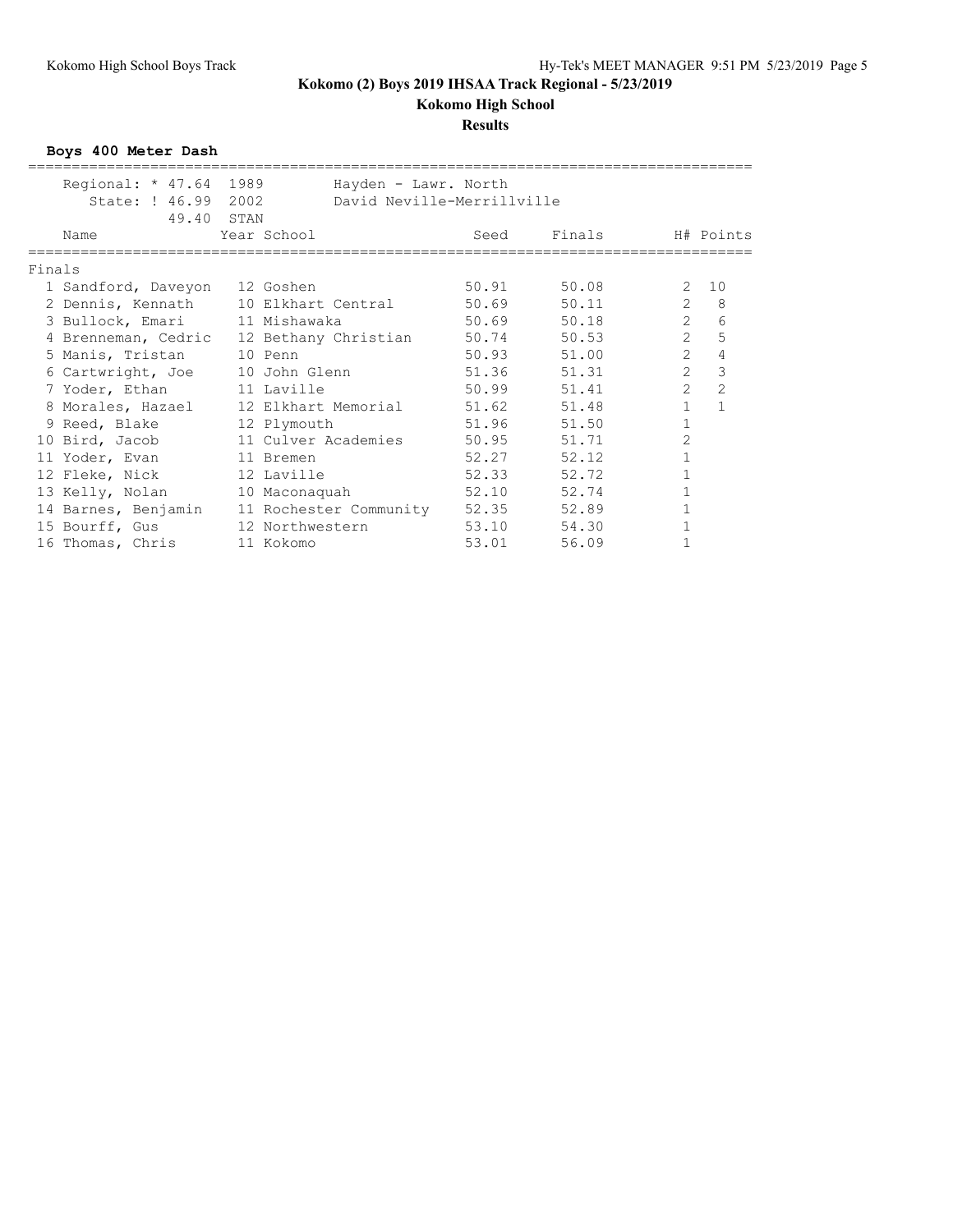# **Results**

**Boys 800 Meter Run**

| Regional: * 1:52.89 1988<br>State: ! 1:49.25 2011 |                                                           | Alan Vandervort - Kok<br>Austin Mudd-Cent Grove |                              |                |
|---------------------------------------------------|-----------------------------------------------------------|-------------------------------------------------|------------------------------|----------------|
| $1:56.32$ STAN                                    |                                                           |                                                 |                              |                |
| Name                                              | Year School                                               | Seed                                            | Finals<br>================== | Points         |
| 1 Griner, Luke                                    | 12 Wawasee                                                |                                                 | $1:54.21$ $1:54.35$ STAN     | 10             |
|                                                   | 2 Stiver, Tanner 10 Warsaw Community 1:56.76 1:55.92 STAN |                                                 |                              | 8              |
| 3 Wallace, Julian                                 | 12 Kokomo                                                 |                                                 | $2:03.62$ $1:56.57$          | 6              |
|                                                   | 4 Salle, Tanner 11 Northridge 1:57.77 1:57.16             |                                                 |                              | 5              |
|                                                   |                                                           |                                                 |                              | $\overline{4}$ |
| 6 Hernandez, Bryan 12 Caston                      |                                                           |                                                 | $2:06.23$ $2:01.70$          | $\mathcal{S}$  |
|                                                   | 7 Hammer, Michael 11 Wawasee 2:00.76 2:02.43              |                                                 |                              | $\overline{c}$ |
|                                                   | 8 Bailey, Deric 11 Mishawaka 2:02.16 2:02.81              |                                                 |                              |                |
| 9 Jankowski, Seth 9 Penn                          |                                                           | 2:03.86 2:03.05                                 |                              |                |
|                                                   | 10 Hagan, Chance 12 Maconaquah 2:04.99 2:03.75            |                                                 |                              |                |
|                                                   | 11 Taylor, Bryce 11 Columbia City 1:59.37                 |                                                 | 2:04.25                      |                |
| 12 Marshall, Christia                             | 12 Penn                                                   | 2:03.93                                         | 2:05.27                      |                |
|                                                   | 13 Meadors, Bo 11 Plymouth 2:07.72 2:07.20                |                                                 |                              |                |
| 14 Gulewicz, Demetriu                             | 12 Goshen                                                 | $2:04.05$ $2:08.27$                             |                              |                |
|                                                   | 15 Hiatt, Peyton 9 Rochester Community 2:07.91 2:09.30    |                                                 |                              |                |
| 16 Scott, Bailey 11 Cass                          |                                                           | $2:06.48$ $2:09.70$                             |                              |                |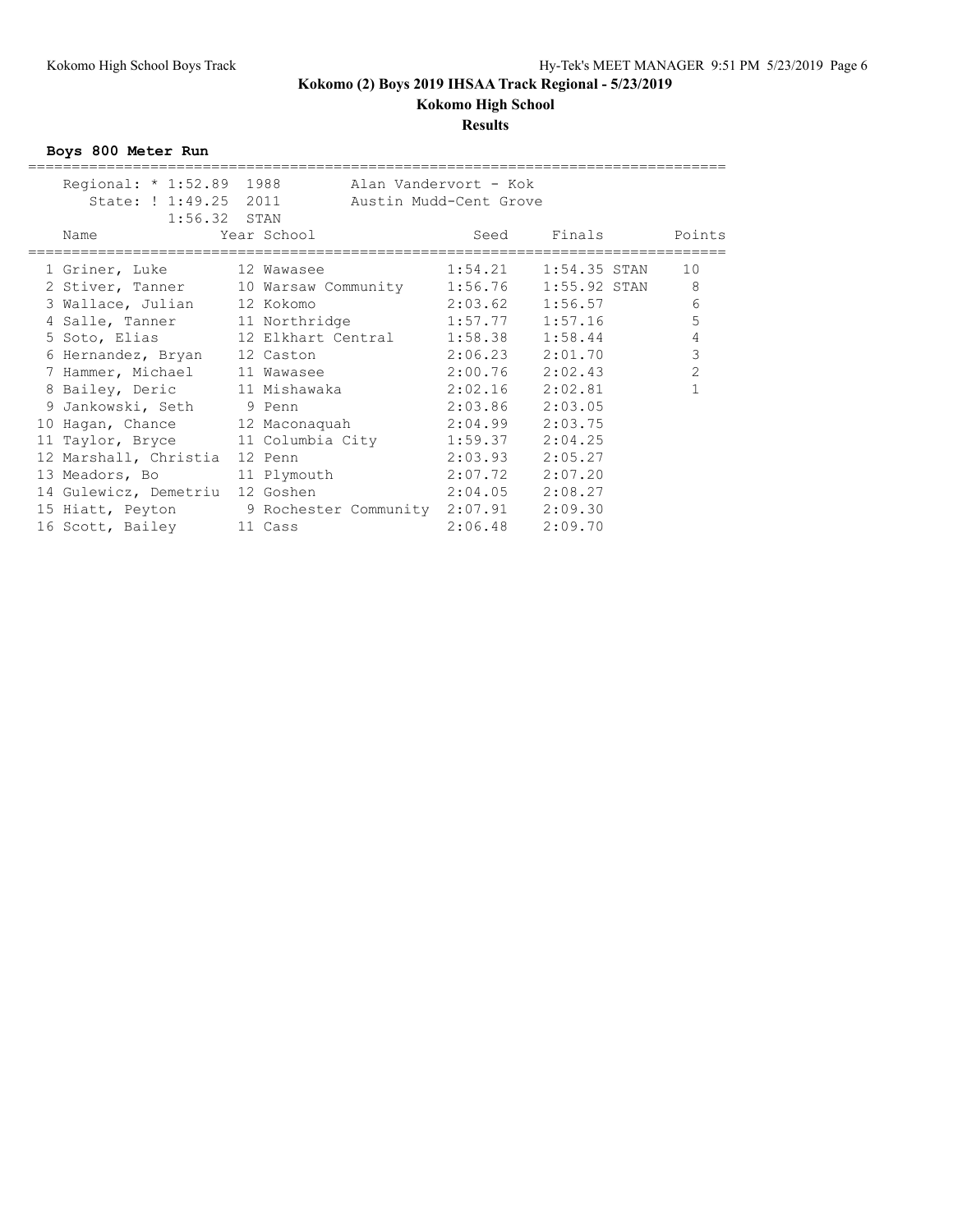**Kokomo High School**

### **Results**

**Boys 1600 Meter Run**

| Regional: * 4:12.90 1980                                                                                        |                                     | Jones - Anderson       |         |                    |
|-----------------------------------------------------------------------------------------------------------------|-------------------------------------|------------------------|---------|--------------------|
| State: ! 4:03.00 2011                                                                                           |                                     | Austin Mudd-Cent Grove |         |                    |
| $4:17.37$ STAN                                                                                                  |                                     |                        |         |                    |
| Name and the state of the state of the state of the state of the state of the state of the state of the state o | Year School                         |                        |         | Seed Finals Points |
|                                                                                                                 |                                     |                        |         | 10                 |
| 1 Wakeman, Landon      11 Columbia City          4:30.48     4:30.71                                            |                                     |                        |         |                    |
| 2 Evers, Tyler 12 Northwood 4:34.36 4:31.54                                                                     |                                     |                        |         | 8                  |
| 3 Boussaha, Abdessam 12 Elkhart Memorial 4:31.10 4:32.58                                                        |                                     |                        |         | 6                  |
| 4 Hogan, Drew 9 Goshen                                                                                          |                                     | $4:38.47$ $4:37.41$    |         | 5                  |
| 5 Ray, Konnor 11 Plymouth 4:39.82 4:37.60                                                                       |                                     |                        |         | 4                  |
| 6 Boardley, Ben 10 Penn                                                                                         |                                     | $4:37.27$ $4:38.28$    |         | 3                  |
| 7 Sobaski, Michael 9 Culver Academies 4:44.97 4:41.55                                                           |                                     |                        |         | 2                  |
| 8 Garner, Adam 12 Peru                                                                                          |                                     | 4:46.80                | 4:45.61 |                    |
| 9 Terrell, Neil                                                                                                 | 11 Elkhart Memorial 4:29.21 4:48.28 |                        |         |                    |
| 10 Mills, Nathan 11 Columbia City 4:33.37 4:49.23                                                               |                                     |                        |         |                    |
| 11 Scott, Bailey 11 Cass                                                                                        |                                     | $4:42.81$ $4:49.43$    |         |                    |
| 12 Pottschmidt, Dillo                                                                                           | 10 Penn                             | $4:40.58$ $4:51.96$    |         |                    |
| 13 Garcia, Alex 9 South Bend S                                                                                  |                                     | 4:56.79 5:00.35        |         |                    |
| 14 Dawson, Christian 11 Logansport                                                                              |                                     | $4:45.47$ $5:10.63$    |         |                    |
| -- Rans, Mitchell                                                                                               | 12 Caston                           | 4:34.87                | DNF     |                    |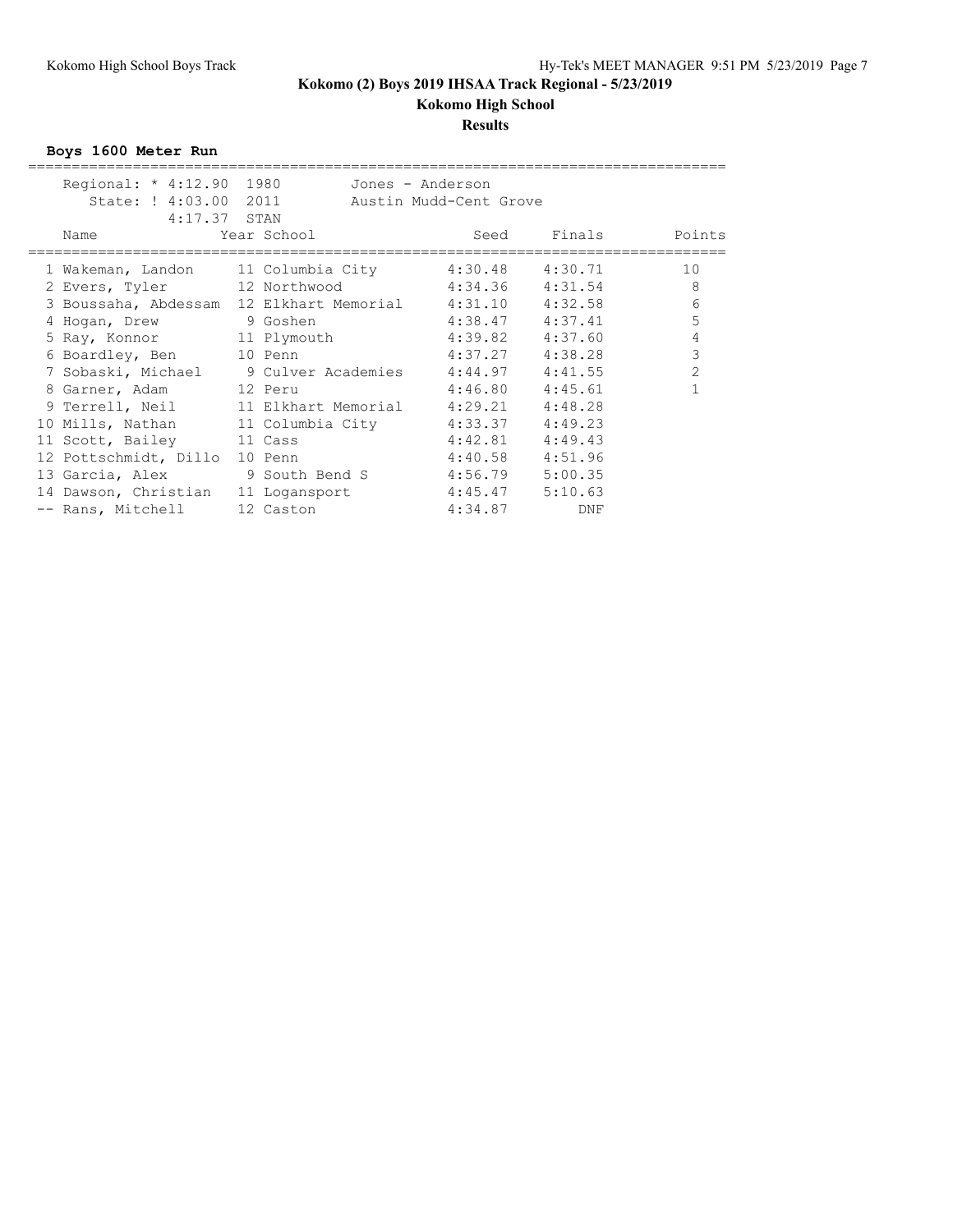**Kokomo High School**

### **Results**

**Boys 3200 Meter Run**

| Regional: * 9:12.24 1985<br>State: ! 8:51.15 2012 |             | Cooper - North Newton<br>F Zienasellassie-N. Cent. |                      |                |
|---------------------------------------------------|-------------|----------------------------------------------------|----------------------|----------------|
| 9:19.38 STAN<br>Name                              | Year School | Seed                                               |                      | Finals Points  |
| 1 Retzloff, Mariano 9 Penn                        |             |                                                    | $9:51.33$ $9:47.61$  | 10             |
| 2 Curnutt, Brayden 10 Western 10:36.44 9:51.05    |             |                                                    |                      | 8              |
| 3 Quintana, Casey 11 Mishawaka 3:56.13 9:51.23    |             |                                                    |                      | 6              |
| 4 Rans, Mitchell 12 Caston                        |             |                                                    | $10:11.80$ $9:56.20$ | 5              |
| 5 Powers, Bill 12 South Bend S                    |             |                                                    | $10:00.44$ 9:59.32   | 4              |
| 6 Moore, Jack 9 Northridge 10:04.26               |             |                                                    | 10:07.60             | 3              |
| 7 Hare, Spencer 12 Wawasee 9:58.34                |             |                                                    | 10:08.35             | $\overline{2}$ |
| 8 Salazar, Enrique                                |             | 12 Plymouth 10:20.58                               | 10:08.90             | 1              |
| 9 Kissling, Jacob 10 Warsaw Community 9:58.83     |             |                                                    | 10:13.72             |                |
| 10 Miller, Austin 10 Fairfield 9:52.87            |             |                                                    | 10:14.21             |                |
| 11 Owings, William 11 Concord                     |             | 10:03.96                                           | 10:20.33             |                |
| 12 DeLaCruz, Sergio 11 Elkhart Central 10:05.59   |             |                                                    | 10:21.41             |                |
| 13 Richmond, Brayden                              |             | 10 Eastern (Greentown) 10:40.17                    | 10:26.45             |                |
| 14 Packard, Joseph                                | 10 Western  | 10:38.59                                           | 10:31.59             |                |
| 15 Boussaha, Abdessam                             |             | 12 Elkhart Memorial 9:52.40                        | 10:43.29             |                |
| 16 Seward, Elijah                                 |             | 12 Rochester Community 10:28.17                    | 10:52.46             |                |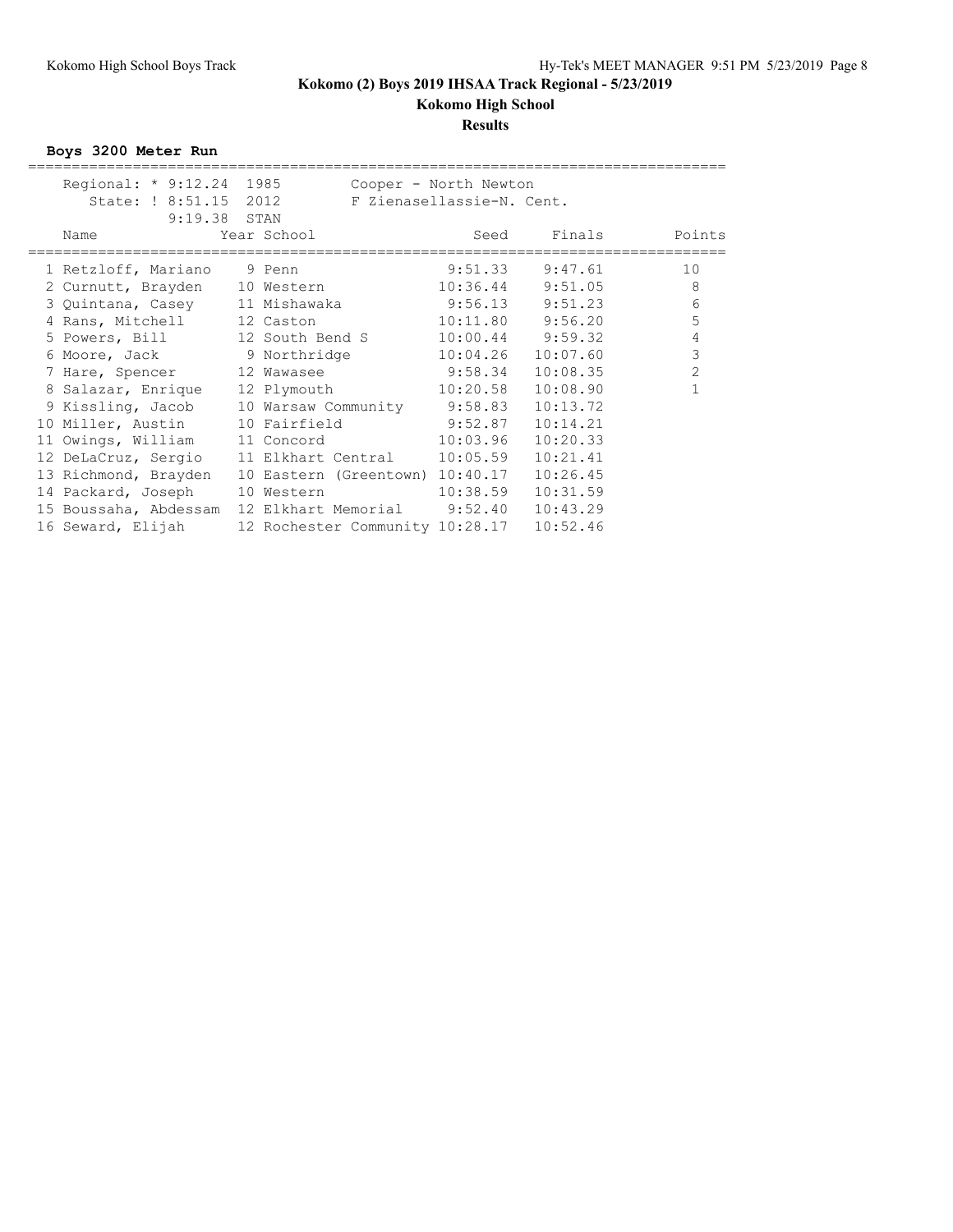# **Kokomo High School**

#### **Results**

**Boys 110 Meter Hurdles**

| Regional: * 14.01 2009<br>State: ! 13.40 1976<br>14.65 STAN | Logan Griffith SB Adams<br>Jerry Hill - Arsenal Tech |       |            |                |
|-------------------------------------------------------------|------------------------------------------------------|-------|------------|----------------|
| Name                                                        | Year School                                          | Seed  | Prelims    | H#             |
| Preliminaries                                               |                                                      |       |            |                |
| 1 Armstrong, Quincy                                         | 11 Kokomo                                            | 14.53 | 14.51QSTAN | $\mathbf{1}$   |
| 2 Rice, Jamyris                                             | 11 Concord                                           | 15.02 | 14.880     | $\overline{c}$ |
| 3 Mersch, Brenton                                           | 11 Pioneer                                           | 15.43 | 15.290     | $\mathbf{1}$   |
| 4 Fuentes, Tomas                                            | 11 Goshen                                            | 15.40 | 15.330     | $\overline{c}$ |
| 5 Hohl, Alex                                                | 12 Jimtown                                           | 15.76 | 15.58q     | $\overline{c}$ |
| 6 Mott, Collin                                              | 12 Penn                                              | 15.83 | 15.65q     | $\overline{c}$ |
| 7 Nierzwicki-Trifilett, Vi 10 Penn                          |                                                      | 15.87 | 15.67q     | $1\,$          |
| 8 Spohn, Greysen                                            | 11 Peru                                              | 15.68 | 15.79q     | $1\,$          |
| 9 Horton, Maceo                                             | 12 South Bend Adams                                  | 16.43 | 15.90      | $\overline{c}$ |
| 10 Glasco, Shane                                            | 12 Mishawaka                                         | 16.13 | 15.93      | $\overline{c}$ |
| 11 Wigent, Jacob                                            | 12 Columbia City                                     | 16.44 | 16.01      | $\overline{c}$ |
| 12 Johnson, Kobe                                            | 12 Plymouth                                          | 15.87 | 16.16      | $\mathbf{1}$   |
| 13 Cleveland, Preston                                       | 12 Plymouth                                          | 16.36 | 16.18      | $\overline{c}$ |
| 14 Zumbrun, Justin                                          | 12 Bremen                                            | 16.40 | 16.32      | $\mathbf{1}$   |
| 15 Manges, Evan                                             | 12 Bremen                                            | 16.49 | 16.61      | $\mathbf{1}$   |
| 16 Stranahan, Noah                                          | 11 Western                                           | 16.49 | 17.53      | $\mathbf{1}$   |
| -- Miller, Garrett                                          | 10 Northwood                                         | 16.37 | <b>DNF</b> | 1              |
|                                                             |                                                      |       |            |                |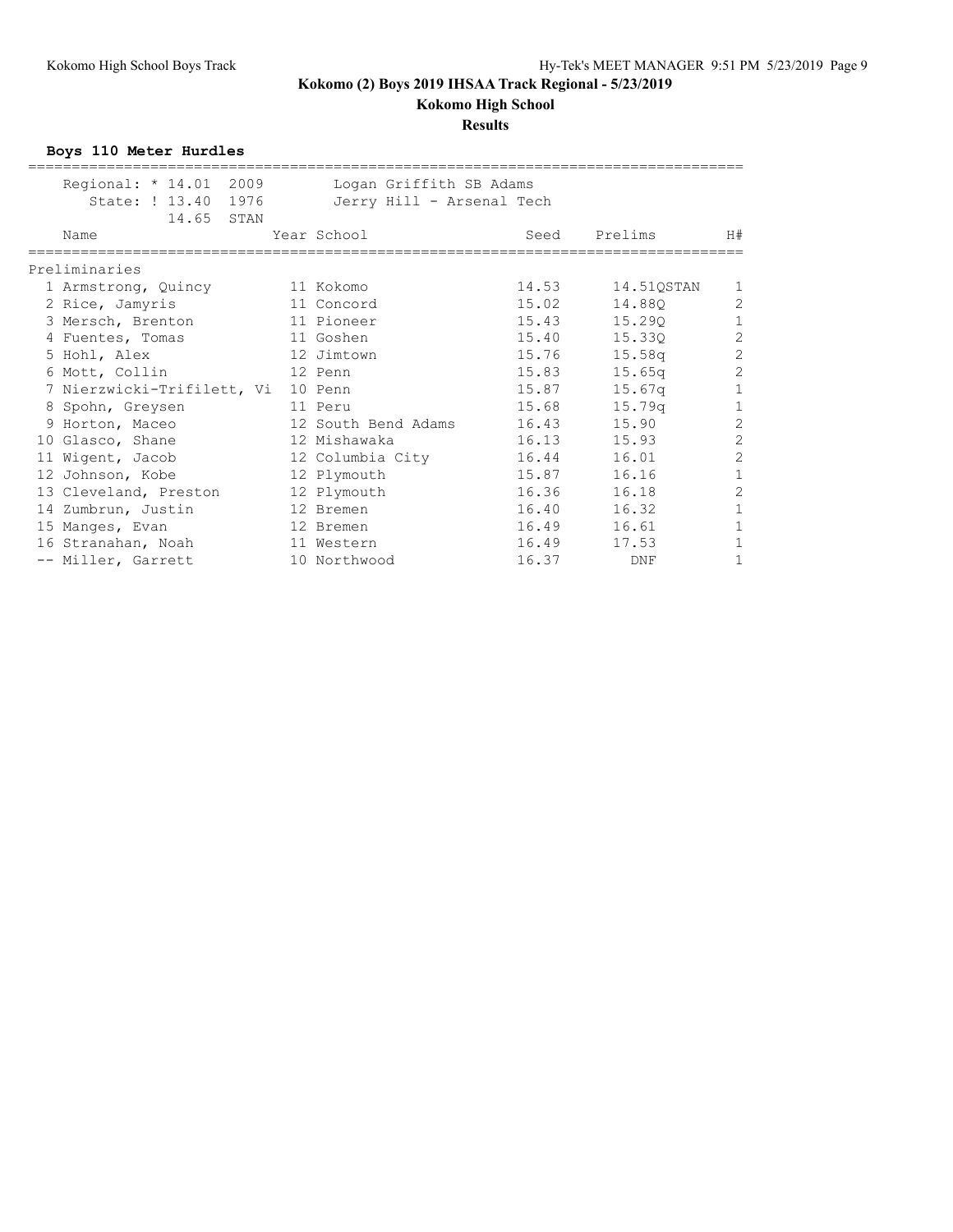# **Kokomo High School**

### **Results**

**Boys 110 Meter Hurdles**

|        | Regional: * 14.01 2009                    |  | Logan Griffith SB Adams   |                       |                |
|--------|-------------------------------------------|--|---------------------------|-----------------------|----------------|
|        | State: ! 13.40 1976                       |  | Jerry Hill - Arsenal Tech |                       |                |
|        | 14.65 STAN                                |  |                           |                       |                |
|        | Year School<br>Name                       |  |                           | Prelims Finals Points |                |
| Finals |                                           |  |                           |                       |                |
|        | 1 Armstrong, Quincy 11 Kokomo             |  |                           | 14.51 14.39 STAN      | 10             |
|        | 2 Fuentes, Tomas 11 Goshen                |  |                           | 15.33 14.76           | 8              |
|        | 3 Rice, Jamyris 11 Concord                |  |                           | 14.88 14.96           | 6              |
|        | 4 Mersch, Brenton 11 Pioneer              |  |                           | 15.29 15.06           | 5              |
|        | 5 Hohl, Alex 12 Jimtown                   |  |                           | 15.58 15.39           | $\overline{4}$ |
|        | 6 Spohn, Greysen 11 Peru                  |  |                           | 15.79 15.56           | $\mathfrak{Z}$ |
|        | 7 Nierzwicki-Trifile 10 Penn              |  |                           | 15.67 15.91           | 2              |
|        | 8 Mott, Collin 12 Penn                    |  |                           | 15.65 15.96           | 1              |
|        | Preliminaries                             |  |                           |                       |                |
|        | 9 Horton, Maceo 12 South Bend Adams 15.90 |  |                           |                       |                |
|        | 10 Glasco, Shane 12 Mishawaka             |  | 15.93                     |                       |                |
|        | 11 Wigent, Jacob 12 Columbia City         |  | 16.01                     |                       |                |
|        | 12 Johnson, Kobe 12 Plymouth              |  | 16.16                     |                       |                |
|        | 13 Cleveland, Preston 12 Plymouth         |  | 16.18                     |                       |                |
|        | 14 Zumbrun, Justin 12 Bremen              |  | 16.32                     |                       |                |
|        | 15 Manges, Evan 12 Bremen                 |  | 16.61                     |                       |                |
|        | 16 Stranahan, Noah 11 Western             |  | 17.53                     |                       |                |
|        | -- Miller, Garrett 10 Northwood           |  | DNF                       |                       |                |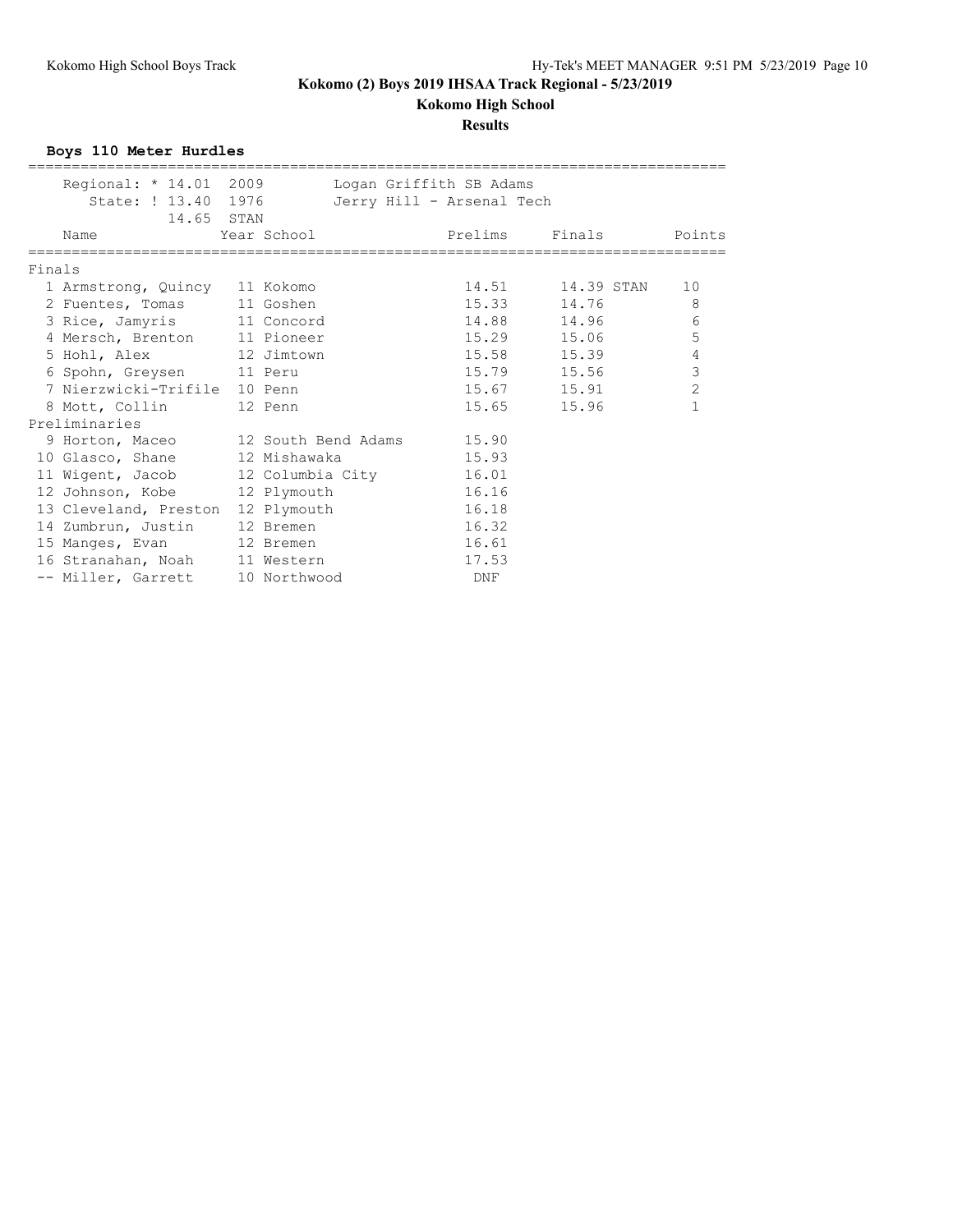# **Results**

**Boys 300 Meter Hurdles**

|        | Regional: * 37.64 2007        |                     | Carl Buchanon - SB Clay |            |                |                |
|--------|-------------------------------|---------------------|-------------------------|------------|----------------|----------------|
|        | State: ! 36.26                | 2007                | Bryce Brown-Evans Harr  |            |                |                |
|        | 39.01 STAN                    |                     |                         |            |                |                |
|        | Name                          | Year School         | Seed                    | Finals     |                | H# Points      |
| Finals |                               |                     |                         |            |                |                |
|        |                               |                     | 38.84                   | 38.30 STAN | 2              | 10             |
|        | 1 Armstrong, Quincy 11 Kokomo |                     |                         |            |                |                |
|        | 2 Fuentes, Tomas              | 11 Goshen           | 39.54                   | 40.37      | $\overline{2}$ | 8              |
|        | 3 Moon, Roemello              | 11 Concord          | 40.18                   | 40.65      | $\overline{2}$ | 6              |
|        | 4 Rice, Jamyris               | 11 Concord          | 39.49                   | 40.75      | $\overline{2}$ | 5              |
|        | 5 Grimaldo, Oscar             | 12 Logansport       | 41.11                   | 40.82      | $\mathbf{1}$   | 4              |
|        | 6 Maxwell, Charlie            | 11 Elkhart Chri     | 40.72                   | 40.89      | 2              | 3              |
|        | 7 Mersch, Brenton             | 11 Pioneer          | 42.11                   | 40.92      | $\mathbf{1}$   | $\overline{c}$ |
|        | 8 Mott, Collin                | 12 Penn             | 40.18                   | 40.97      | $\overline{2}$ | $\mathbf{1}$   |
|        | 9 Hohl, Alex 12 Jimtown       |                     | 41.11                   | 41.01      |                |                |
|        | 10 Fowler, Ethan              | 11 Mishawaka        | 40.91                   | 41.07      | $\overline{2}$ |                |
|        | 11 Zmuda, Isaac               | 11 Northridge       | 41.90                   | 41.54      |                |                |
|        | 12 Nierzwicki-Trifile         | 10 Penn             | 41.92                   | 41.57      |                |                |
|        | 13 Ringer, Hunter             | 12 Culver Community | 40.52                   | 41.62      | 2              |                |
|        | 14 Cleveland, Preston         | 12 Plymouth         | 42.06                   | 42.17      |                |                |
|        | 15 Johnson, Kobe              | 12 Plymouth         | 42.04                   | 43.29      |                |                |
|        | -- Walker, Joe                | 11 Mishawaka        | 42.02                   | ΝT         |                |                |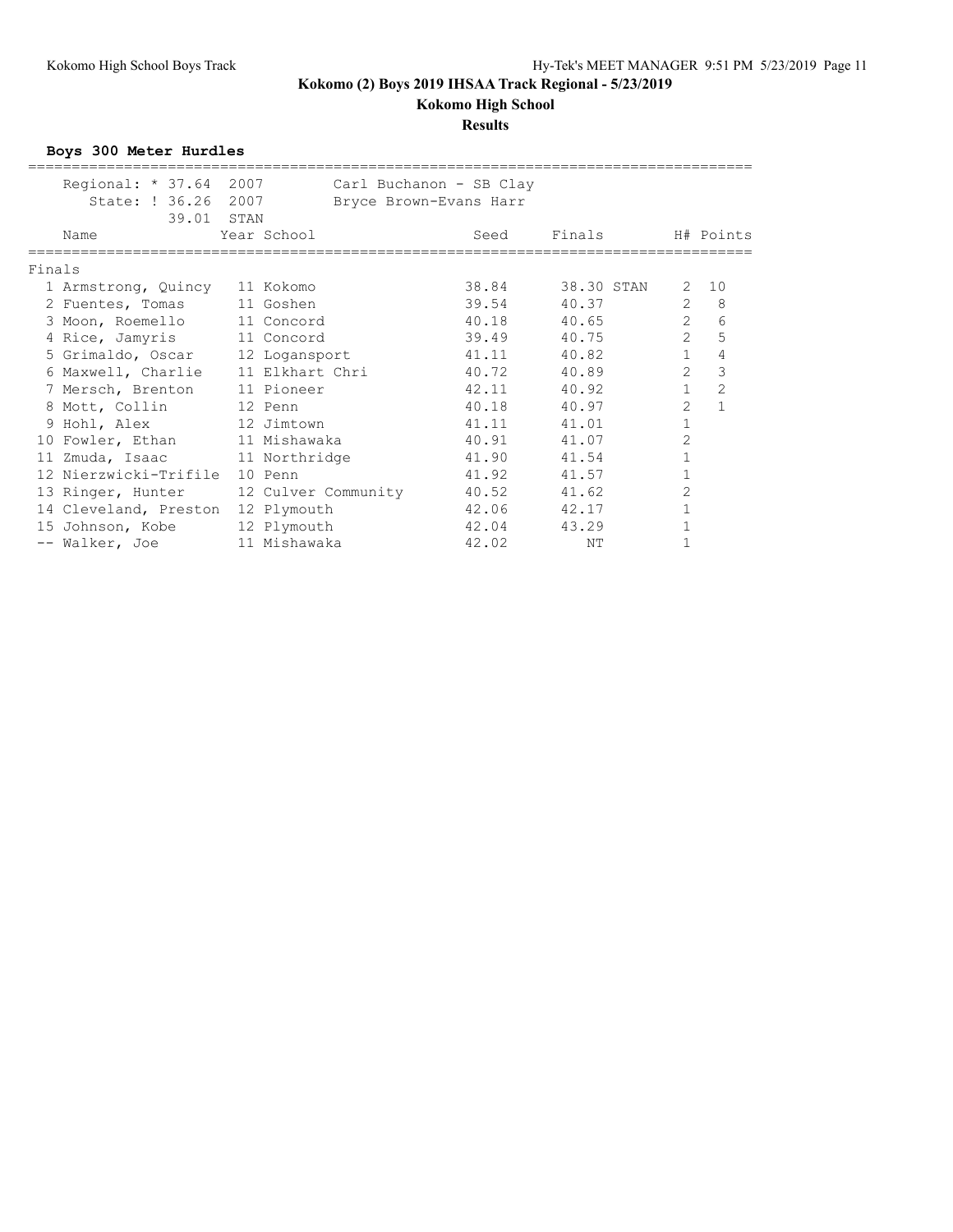**Kokomo High School**

**Results**

### **Boys 4x100 Meter Relay**

| ____________________________<br>Regional: $*$ 41.82<br>2015 |                | -==================================<br>South Bend Washington |   |           |
|-------------------------------------------------------------|----------------|--------------------------------------------------------------|---|-----------|
|                                                             |                | Rice, Crumbly, Brazier, Hankerson                            |   |           |
| State: ! 41.02<br>1982                                      | Gary Roosevelt |                                                              |   |           |
|                                                             |                | D Young, J Patrick, G Moore, A Price                         |   |           |
| 42.54<br>STAN<br>School                                     |                | Finals<br>Seed                                               |   | H# Points |
|                                                             |                | ===================<br>========                              |   |           |
| 1 Elkhart Memorial                                          |                | 43.19<br>43.08                                               | 2 | 10        |
| 1) Soeun, Ivan 11                                           |                | 2) Woods, Derrick 10                                         |   |           |
| 3) Funnell, Damien 11                                       |                | 4) Peals, Curtis 12                                          |   |           |
| 5) Whitener, Lashawn 11                                     |                | 6) Estrada-Alderman, Jaudial 10                              |   |           |
| 7) Stewart, Tevion 9                                        |                | 8) Qaiyim, Jai-veon 12                                       |   |           |
| 2 Kokomo                                                    |                | 43.45<br>43.17                                               | 2 | 8         |
| 1) Thomas, Chris 11                                         |                | 2) Wainscott, Noa 10                                         |   |           |
| 3) Nash, Andre 12                                           |                | 4) Edwards, Steven 12                                        |   |           |
| 5) Lawrence, Plez 9                                         |                | 6) Armstrong, Quincy 11                                      |   |           |
| 7) Smiley, Malakai 11                                       |                | 8) Stewart, Ta'Shy 9                                         |   |           |
| 3 Elkhart Central                                           |                | 43.60<br>43.18                                               | 2 | 6         |
| 1) Davis, Dominic 11                                        |                | 2) Holt, Jacob 10                                            |   |           |
| 3) Spencer, Stalker 12                                      |                | 4) Pearson, Kyran 12                                         |   |           |
| 5) Dennis, Kennath 10                                       |                | 6) Bean, Naieem 10                                           |   |           |
| 7) Borjas, Ricky 10                                         |                | 8) Vanderzwaag, Markus 9                                     |   |           |
| 4 South Bend Riley                                          |                | 43.82<br>43.57                                               | 2 | 5         |
| 1) Jennings, Jalen 12                                       |                | 2) Ulmer, Jaqwan 12                                          |   |           |
| 3) Cummings, Jalen 11                                       |                | 4) Oliver, Alphonso 11                                       |   |           |
| 5) Johnson, Divine 12                                       |                | 6) Richey, Terrell 11                                        |   |           |
| 7) Gitau, Chris 12                                          |                | 8) Alexander, Jordan 12                                      |   |           |
| 5 Logansport                                                |                | 43.60<br>43.63                                               | 2 | 4         |
| 1) Penny, Will 12                                           |                | 2) Lin, Danny 10                                             |   |           |
| 3) Grimaldo, Oscar 12                                       |                | 4) Manfred, Josh 11                                          |   |           |
| 5) Rodas, Jonathan 11                                       |                | 6) Flores, Manuel 11                                         |   |           |
| 7) Barron, Bryce 11                                         |                | 8) Remitar, John 11                                          |   |           |
| 6 Elkhart Christian Academy                                 |                | 44.18<br>43.95                                               | 1 | 3         |
| 1) Maxwell, Charlie 11                                      |                | 2) Ndaiga, Joseph 12                                         |   |           |
| 3) Hilty, Donny 12                                          |                | 4) Wilkins-Maxwell, Desmond 12                               |   |           |
| 5) Gruet, Ethan 10                                          |                | 6) Hilty, David 9                                            |   |           |
| 7 Penn                                                      |                | 43.13<br>43.97                                               | 2 | 2         |
| 1) Maclin, Patrick 11                                       |                | 2) Bothun, Tiegan 11                                         |   |           |
| 3) Allen, Cassidy 11                                        |                | 4) Krutsch, Kevin 12                                         |   |           |
| 5) Hardrict, Alec 9                                         |                | 6) Allen, Brady 10                                           |   |           |
| 7) Ryan, Hunter 9                                           |                | 8) Zahner, Tye 10                                            |   |           |
| 8 Culver Academies                                          |                | 44.00<br>44.23                                               | 1 | 1         |
| 1) Beckwith, Caden 12                                       |                | 2) Lipsett, Trent 12                                         |   |           |
| 3) Mull, Jaxon 10                                           |                | 4) Freeman, Jordon 12                                        |   |           |
| 5) Mosley, Howard 12                                        |                | 6) Esquivel Grajeda, Mario 9                                 |   |           |
| 7) Bourdier, George 9                                       |                | 8) Pack, Elijah 10                                           |   |           |
| 9 Columbia City                                             |                | 44.60<br>44.25                                               | 1 |           |
| 1) Sievers, Michael 11                                      |                | 2) Wigent, Jacob 12                                          |   |           |
| 3) O'Dell, Jon 12                                           |                | 4) Hill, Doug 12                                             |   |           |
| 5) Cruz, Caleb 12                                           |                | 6) Meyer, Cole 12                                            |   |           |
| 7) Jordan, Hale 11                                          |                | 8) Stewart, Zane 12                                          |   |           |
| 10 Laville                                                  |                | 44.13<br>44.37                                               | 1 |           |
| 1) Fleke, Nick 12                                           |                |                                                              |   |           |
|                                                             |                | 2) Watts, Kolby 11                                           |   |           |
| 3) Yoder, Ethan 11                                          |                | 4) Beehler, Luke 12                                          |   |           |
| 5) Manges, Connor 11                                        | 6)             |                                                              |   |           |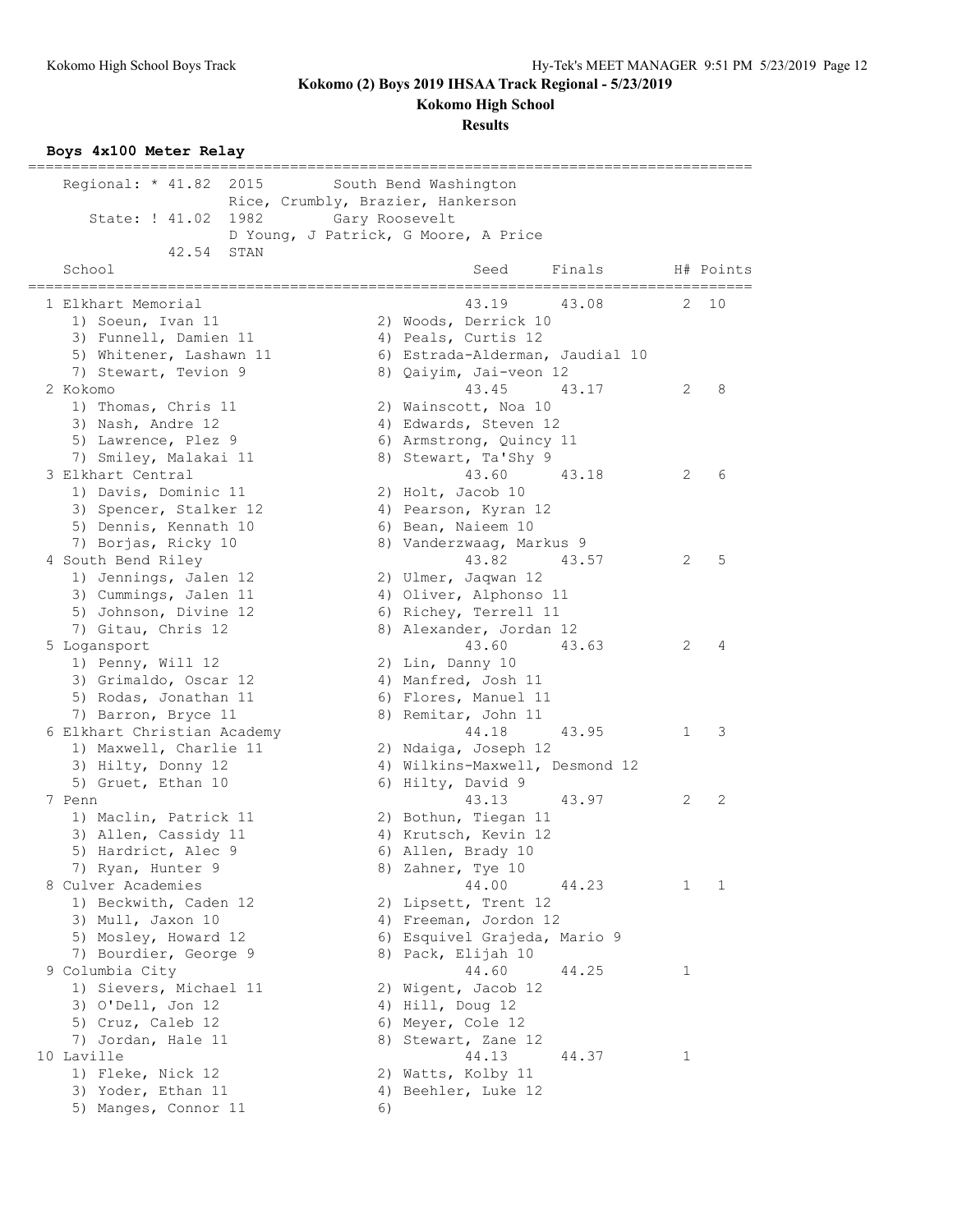### **Kokomo High School**

#### **Results**

### **....Boys 4x100 Meter Relay**

| 44.71                     |                                                                 |
|---------------------------|-----------------------------------------------------------------|
| 2) Larsh, Keagan 11       |                                                                 |
| 4) Martz, Mason 10        |                                                                 |
| 6) Frush, Andrew 9        |                                                                 |
| 8) Culbertson, John 12    |                                                                 |
|                           |                                                                 |
| 2) Smith, Ryan 11         |                                                                 |
| Adejokun, Joshua 12<br>4) |                                                                 |
|                           |                                                                 |
| 45.93                     |                                                                 |
| 2) Barnes, Benjamin 11    |                                                                 |
| 4)<br>Thonn, William 12   |                                                                 |
| 6)                        |                                                                 |
| 43.94                     |                                                                 |
| 2) Kinney, Ethan 11       |                                                                 |
| 4) Bradley, Shanden 9     |                                                                 |
| 6) Bilkey, Jack 11        |                                                                 |
| 8) Parker, Tayson 11      |                                                                 |
| 45.98                     | N                                                               |
| 2) Freel, Zack 12         |                                                                 |
| 4) Patrick, Ronald 12     |                                                                 |
| 6) Kyles, Isaiah 9        |                                                                 |
| 42.95                     | F                                                               |
| 2) Young, Jean-Paul 11    |                                                                 |
| 4) Parker, Davonn 10      |                                                                 |
| 6) Fowler, Ethan 11       |                                                                 |
| 8) Delk, Jarvis 11        |                                                                 |
|                           | 44.6<br>44.77 45.3<br>6) Forrest, Torion' Ja 12<br>45.9<br>46.7 |

| 11 Warsaw Community    | $\mathbf{1}$<br>44.71<br>44.67 |
|------------------------|--------------------------------|
| 1) Wade, Alijah 12     | 2) Larsh, Keagan 11            |
| 3) Brock, Jayton 11    | 4) Martz, Mason 10             |
| 5) Knisely, Skyler 10  | 6) Frush, Andrew 9             |
| 7) Cortes, Mario 10    | 8) Culbertson, John 12         |
| 12 Peru                | 44.77<br>45.35<br>1            |
| 1) Scarlett, Dakota 10 | 2) Smith, Ryan 11              |
| 3) Spohn, Greysen 11   | 4) Adejokun, Joshua 12         |
| 5) Fuller, DJ 12       | 6) Forrest, Torion' Ja 12      |
| 13 Rochester Community | 45.93 45.93<br>$\mathbf{1}$    |
| 1) Furrow, Abraham 11  | 2) Barnes, Benjamin 11         |
| 3) Jimenez, Braxton 10 | Thonn, William 12<br>4)        |
| 5) Nelson, Chas 12     | 6)                             |
| 14 Northwestern        | $\overline{2}$<br>43.94 46.70  |
| 1) Collins, Elijah 11  | 2) Kinney, Ethan 11            |
| 3) O'Neal, Austin 11   | 4) Bradley, Shanden 9          |
| 5) Conyers, Amarion 9  | 6) Bilkey, Jack 11             |
| 7) Berry, Kyen 11      | 8) Parker, Tayson 11           |
| Whitko                 | 45.98<br>NΤ<br>1               |
| 1) Schuh, Ashton 11    | 2) Freel, Zack 12              |
| 3) Blaine, Sean 9      | 4) Patrick, Ronald 12          |
| 5) Gaff, Gabe 11       | 6) Kyles, Isaiah 9             |
| -- Mishawaka           | 42.95<br>2<br>FS               |
| 1) Harness, Chris 12   | 2) Young, Jean-Paul 11         |
| 3) Walker, Joe 11      | 4) Parker, Davonn 10           |
| 5) Bullock, Emari 11   | 6) Fowler, Ethan 11            |
| - - - - -              |                                |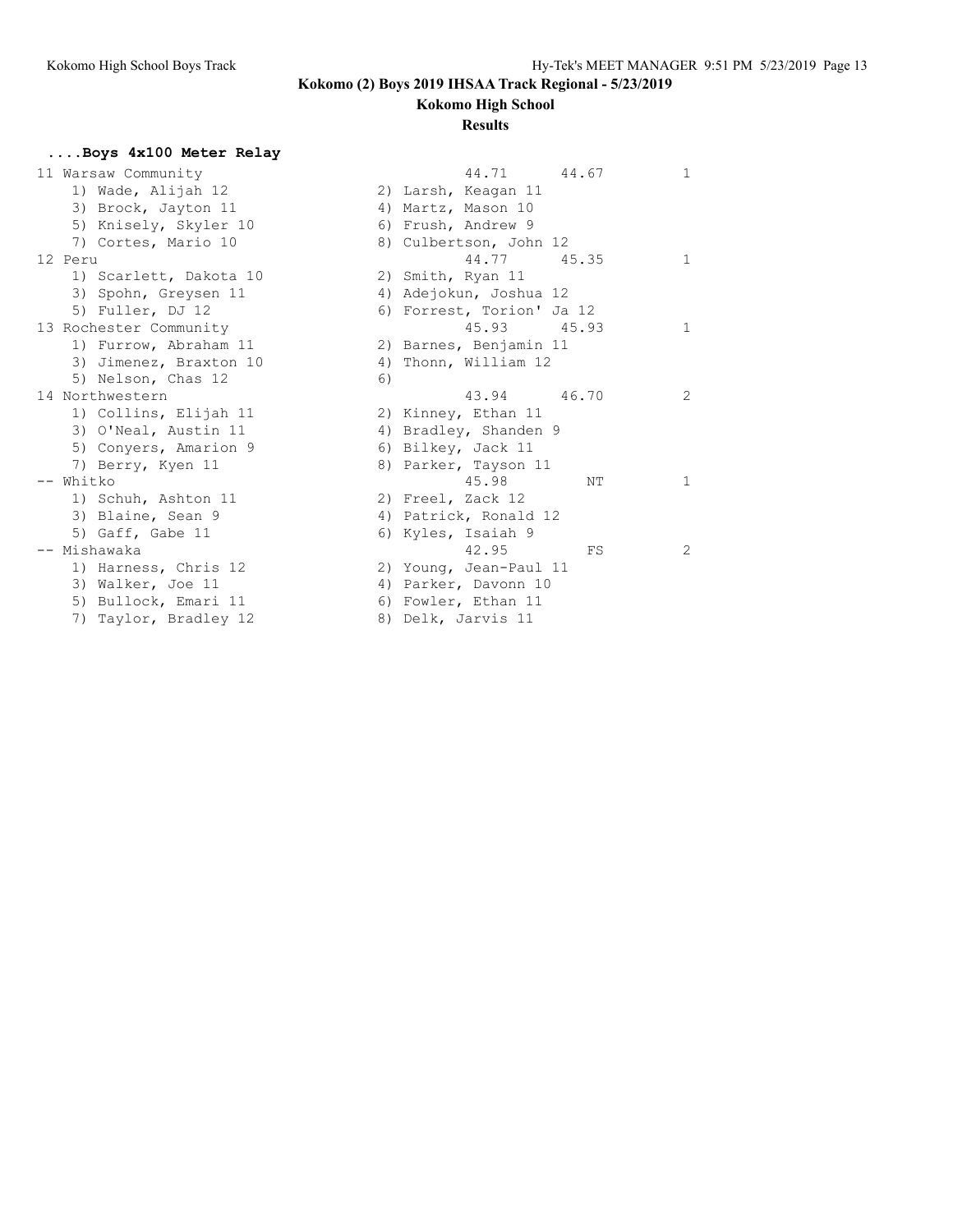**Kokomo High School**

#### **Results**

#### **Boys 4x400 Meter Relay**

| Regional: * 3:18.76 1990<br>State: ! 3:13.66 1980 Gary West Side | Gary West | K Carter, C Peterson, W Monogan, S Burnett  |   |           |
|------------------------------------------------------------------|-----------|---------------------------------------------|---|-----------|
| 3:20.44<br>STAN<br>School                                        |           | Seed<br>Finals                              |   | H# Points |
| 1 Elkhart Central                                                |           | $3:24.13$ $3:23.15$                         |   | 2 10      |
| 1) Holt, Jacob 10                                                |           | 2) Spencer, Stalker 12                      |   |           |
| 3) Dennis, Kennath 10                                            |           | 4) Pearson, Kyran 12                        |   |           |
| 5) Davis, Dominic 11                                             |           | 6) Byrd, Nathan 11                          |   |           |
| 7) Bean, Naieem 10                                               |           | 8) Branch, Will 11                          |   |           |
| 2 South Bend St. Joseph                                          |           | $3:25.13$ $3:24.32$                         | 2 | 8         |
| 1) Driscoll, John 11                                             |           | 2) Gibson, Sean 10                          |   |           |
| 3) Moon, Jacob 12                                                |           | 4) Driscoll, Patrick 11                     |   |           |
| 5) Juday, Josh 11                                                |           | 6) Deahl, Joe 12                            |   |           |
| 7) Hessey, Riley 11                                              |           | 8) Read, Zac 11                             |   |           |
| 3 Elkhart Memorial                                               |           | $3:26.32$ $3:26.03$                         | 2 | 6         |
| 1) Whitener, Lashawn 11                                          |           | 2) Terrell, Neil 11                         |   |           |
| 3) Cepero, Juan 11                                               |           | 4) Morales, Hazael 12                       |   |           |
| 5) Weston, Breydan 11                                            |           | 6) Ekema, Daniel 9                          |   |           |
| 7) Ekema, Joshua 12                                              |           | 8) Peals, Curtis 12                         |   |           |
| 4 Goshen                                                         |           | $3:28.59$ $3:26.87$                         | 2 | 5         |
| 1) Gulewicz, Demetrius 12                                        |           | 2) Grewe, Bryant 11                         |   |           |
| 3) Fuentes, Tomas 11                                             |           | 4) Sandford, Daveyon 12                     |   |           |
| 5) Aguilar, Ciro 12                                              |           | 6) Nettrauer, Austin 10                     |   |           |
| 7) Hogan, Drew 9                                                 |           | 8) Garcia-Rosales, Marlon 10                |   |           |
| 5 South Bend Adams                                               |           | $3:25.39$ $3:27.04$                         | 2 | 4         |
| 1) Wright, Jaylen 11                                             |           | 2) Reimbold-thomas, Teodoro 11              |   |           |
| 3) Smith, David 11                                               |           | 4) Grey, Tre 12                             |   |           |
| 5) Clark, Dominique 12                                           |           | 6) Horton, Maceo 12                         |   |           |
| 7) Neubauer, William 10<br>6 Fairfield                           |           | 8) Clark, Shannon 12<br>$3:28.88$ $3:28.40$ | 1 | 3         |
|                                                                  |           |                                             |   |           |
| 1) Weatherton, Dillan 12                                         |           | 2) Hagerman, Jared 11                       |   |           |
| 3) Hagerman, Jaren 11<br>5) Plett, Stevan 10                     |           | 4) Lantz, Cory 10                           |   |           |
| 7) Almiray-Pujol, Marco 11                                       |           | 6) Behles, Riley 11<br>8) Mast, Skylar 12   |   |           |
| 7 Kokomo                                                         |           | $3:27.81$ $3:28.52$                         | 2 | 2         |
| 1) Wallace, Julian 12                                            |           | 2) Wainscott, Noa 10                        |   |           |
| 3) Thomas, Chris 11                                              |           | 4) Armstrong, Quincy 11                     |   |           |
| 5) Vazquez, Eduardo 12                                           |           | 6) Nash, Andre 12                           |   |           |
| 8 Columbia City                                                  |           | 3:30.97<br>3:29.77                          | 1 | 1         |
| 1) Wigent, Jacob 12                                              |           | 2) Taylor, Bryce 11                         |   |           |
| 3) Meyer, Cole 12                                                |           | 4) Hill, Doug 12                            |   |           |
| 5) Kyler, David 12                                               |           | 6) Melton, Jon 11                           |   |           |
| 7) Lane, Tyler 11                                                |           | 8) Morrow, Aaron 9                          |   |           |
| 9 Penn                                                           |           | 3:29.06<br>3:30.08                          | 1 |           |
| 1) Obert, David 12                                               |           | 2) Pottschmidt, Dillon 10                   |   |           |
| 3) Black, Braden 11                                              |           | 4) Zahner, Tye 10                           |   |           |
| 5) Krutsch, Kevin 12                                             |           | 6) Marshall, Christian 12                   |   |           |
| 7) Mott, Collin 12                                               |           | 8) Manis, Tristan 10                        |   |           |
| 10 Laville                                                       |           | 3:28.70<br>3:30.42                          | 2 |           |
| 1) Watts, Kolby 11                                               |           | 2) Rush, Kaiden 10                          |   |           |
| 3) Yoder, Ethan 11                                               |           | 4) Fleke, Nick 12                           |   |           |
| 5) Beam, Dawson 9                                                | 6)        |                                             |   |           |
| 11 Culver Academies                                              |           | 3:35.21<br>3:33.45                          | 1 |           |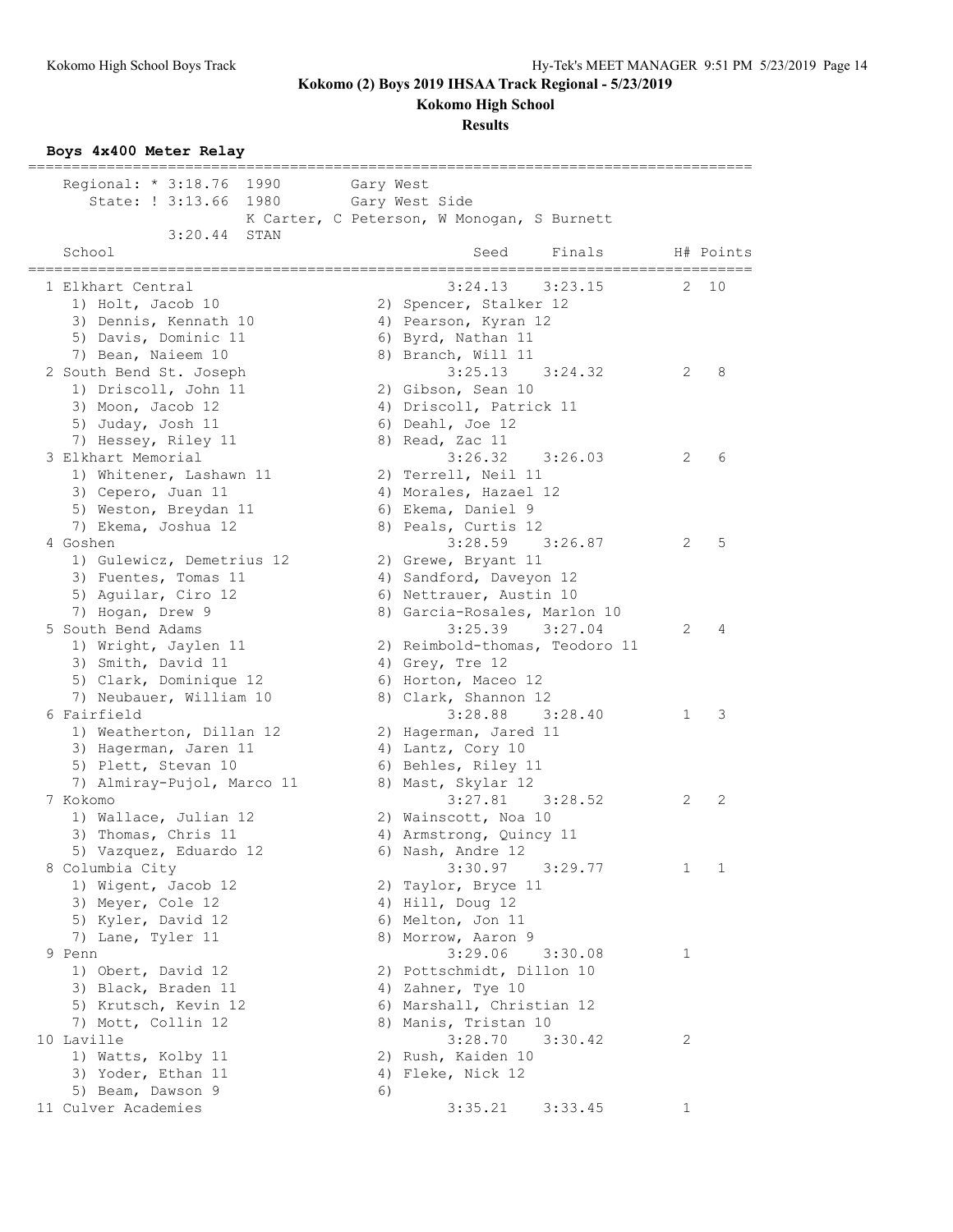### **Kokomo High School**

#### **Results**

### **....Boys 4x400 Meter Relay**

1) Mosley, Howard 12 3) Booth, William 9 5) Sloan, Benjamin 9 7) Tominac, Jonathan 10 12 Northwestern 1) Garro, Max  $10$ 3) Harrell, Mitchell 12 5) Harrell, Mason 10 7) Jozwiak, Nick 12 13 Bremen 1) Miller, Zackary 11 3) Wagers, Noah 9 5) Manges, Evan 12 14 Mishawaka 1) Taylor, Bradley 12 3) Jimenez, Devin 11 5) Parker, Davonn 10 7) Bailey, Deric 11 15 Plymouth 1) Johnson, Kobe 12 3) Schrameyer, Garrett 12 5) Styers, Joe 11  $\overline{7}$ ) Schadek, David 9 16 Eastern (Greentown) 1) Smith, Jared 11 3) Black, Greg 12 5) Hannah, Jaeden 10 7) Snyder, Seth 12

|    | 2) Barrett, Nathaniel 12 |             |
|----|--------------------------|-------------|
|    | 4) Beckwith, Caden 12    |             |
|    | 6) Bird, Jacob 11        |             |
|    | 8) Bourdier, George 9    |             |
|    | $3:35.84$ $3:33.77$      | $\mathbf 1$ |
|    | 2) Conyers, Amarion 9    |             |
|    | 4) Bourff, Gus 12        |             |
|    | 6) Mohr, Hunter 10       |             |
|    | 8) Lake, Tyler 9         |             |
|    | $3:35.17$ $3:34.29$      | 1           |
|    | 2) Ginter, Brady 10      |             |
|    | 4) Yoder, Evan 11        |             |
|    | 6) Zumbrun, Justin 12    |             |
|    | $3:27.96$ $3:35.08$      | 2           |
|    | 2) Bullock, Emari 11     |             |
|    | 4) Fowler, Ethan 11      |             |
|    | 6) Walker, Joe 11        |             |
|    | 8) Sanchez, Daniel 11    |             |
|    | $3:33.58$ $3:37.56$      | 1           |
|    | 2) Cleveland, Preston 12 |             |
|    | 4) Reed, Blake 12        |             |
| 6) | Davis, Blake 11          |             |
| 8) |                          |             |
|    | 3:35.82 3:38.76          | 1           |
|    | 2) Johnson, Jack 12      |             |
|    | 4) Monize, Evan 10       |             |
|    | 6) Arthur, Brody 9       |             |
| 8) |                          |             |
|    |                          |             |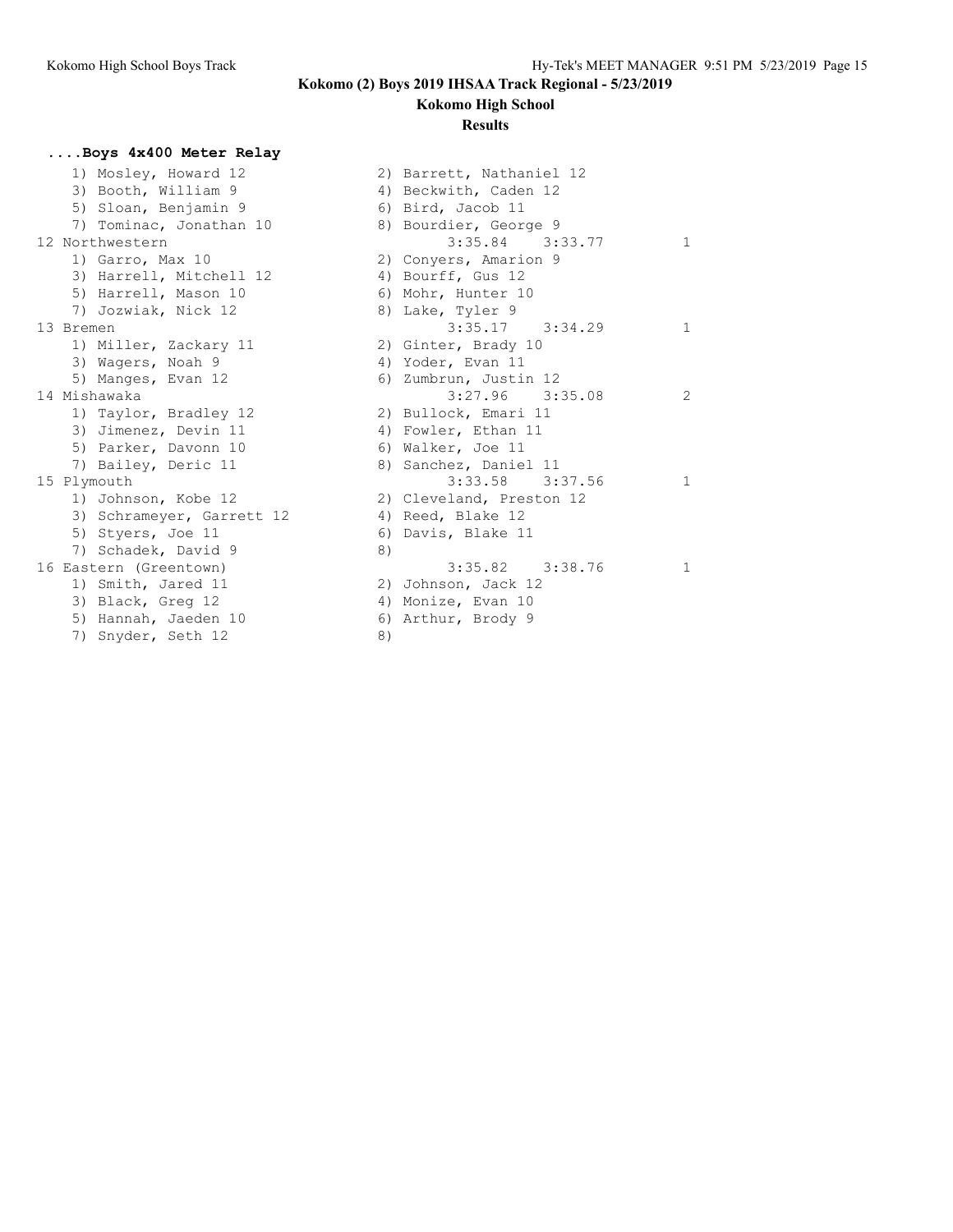**Kokomo High School**

**Results**

# **Boys 4x800 Meter Relay**

| -------------------         | ===================================                       |   |           |
|-----------------------------|-----------------------------------------------------------|---|-----------|
| Regional: * 7:57.60<br>2004 | South Bend St Joe<br>McDonald, Bradley, Miller, Cavanaugh |   |           |
| State: ! 7:38.62<br>2011    | Lawrence Central                                          |   |           |
|                             | Turner, Claflin, Steele, Dorsey                           |   |           |
| 7:53.43<br>STAN             |                                                           |   |           |
| School                      | Seed<br>Finals                                            |   | H# Points |
| 1 Elkhart Memorial          | =======================<br>8:15.46<br>8:05.65             | 2 | 10        |
| 1) Morales, Hazael 12       | 2) Cepero, Juan 11                                        |   |           |
| 3) Ekema, Joshua 12         | 4) Terrell, Neil 11                                       |   |           |
| 5) Ekema, Daniel 9          | 6) Stansbury, David 9                                     |   |           |
| 7) Stansbury, Eric 12       | 8) Rodriguez, Teagen 9                                    |   |           |
| 2 Mishawaka                 | 8:09.57<br>8:07.02                                        | 2 | 8         |
| 1) Quintana, Casey 11       | 2) Sanchez, Daniel 11                                     |   |           |
| 3) Crooks, Mark 10          | 4) Bailey, Deric 11                                       |   |           |
| 5) Crooks, Troy 10          | 6) Hall, Levi 10                                          |   |           |
| 7) Byrd, Ethan 12           | 8) Jimenez, Devin 11                                      |   |           |
| 3 Penn                      | 8:12.94 8:07.65                                           | 2 | 6         |
| 1) Richardson, Avery 11     | 2) Pottschmidt, Dillon 10                                 |   |           |
| 3) Jankowski, Seth 9        | 4) Marshall, Christian 12                                 |   |           |
| 5) Temeles, Joshua 11       | 6) Chapple, Richard 11                                    |   |           |
| 7) Cocquyt, Noah 12         | 8) Sergeant, Nick 12                                      |   |           |
| 4 South Bend St. Joseph     | $8:14.24$ $8:08.52$                                       | 2 | 5         |
| 1) Driscoll, Patrick 11     | 2) Deahl, Joe 12                                          |   |           |
| 3) Powers, Bill 12          | 4) Juday, Josh 11                                         |   |           |
| 5) Garcia, Alex 9           | 6) Amat, Peter 12                                         |   |           |
| 7) Enriquez, Marko 9        | 8) Najar, Jose 10                                         |   |           |
| 5 Concord                   | 8:18.70<br>8:30.51                                        | 2 | 4         |
| 1) Wright, Noah 11          | 2) Roberts, Anthony 9                                     |   |           |
| 3) Shoemaker, Luke 12       | 4) Owings, William 11                                     |   |           |
| 5) Mejia, Andres 11         | 6) Nicoson, William 10                                    |   |           |
| 7) Ortiz, Leandro 11        | 8) Ruiz Cruz, Kevin 10                                    |   |           |
| 6 Culver Academies          | 8:29.29<br>8:33.23                                        | 2 | 3         |
| 1) Long, Clayton 10         | 2) Chandler, Joseph 11                                    |   |           |
| 3) Graham, Jacob 10         | 4) Setzer, Andrew 11                                      |   |           |
| 5) Li, Richard 11           | 6) Tullis, Samuel 9                                       |   |           |
| 7) Sobaski, Michael 9       | 8) Lee, Conr 10                                           |   |           |
| 7 Goshen                    | 8:20.88<br>8:34.46                                        | 2 | 2         |
| 1) Grewe, Bryant 11         | 2) Hogan, Drew 9                                          |   |           |
| 3) Diaz, Ryan 10            | 4) Gulewicz, Demetrius 12                                 |   |           |
| 5) Arreola, Angel 12        | 6) Botello, Kevin 12                                      |   |           |
| 7) Mora, Adrian 9           | 8) Perez-Diener, Feliz 12                                 |   |           |
| 8 South Bend Riley          | 8:38.10<br>8:37.71                                        | 1 | 1         |
| 1) Lapp, Aidan 12           | 2) Chapman-Elliot, Dayquan 12                             |   |           |
| 3) Agwick, Chan 10          | 4) Phelan, Ryan 12                                        |   |           |
| 5) Baker, Isaac 12          | 6) Walatka, Andrew 10                                     |   |           |
| 7) Hanson-Phipps, Luke 9    | 8) Ruszkowski, Dieter 11                                  |   |           |
| 9 Northwood                 | 8:29.37<br>8:38.56                                        | 1 |           |
| 1) Stutsman, Titus 9        | 2) Martin, Carson 11                                      |   |           |
| 3) Yoder, Asher 11          | 4) Hunsberger, Brady 9                                    |   |           |
| 5) Evers, Tyler 12          | 6) Escamilla, Austin 10                                   |   |           |
| 7) Schlatter, Sam 10        | 8) Schrock, Aiden 9                                       |   |           |
| 10 Rochester Community      | 8:32.89<br>8:41.16                                        | 1 |           |
| 1) Haimes, Kaleb 12         | 2) Hiatt, Peyton 9                                        |   |           |
| 3) Pickens, Zachary 9       | 4) Dennis, Cody 12                                        |   |           |
|                             |                                                           |   |           |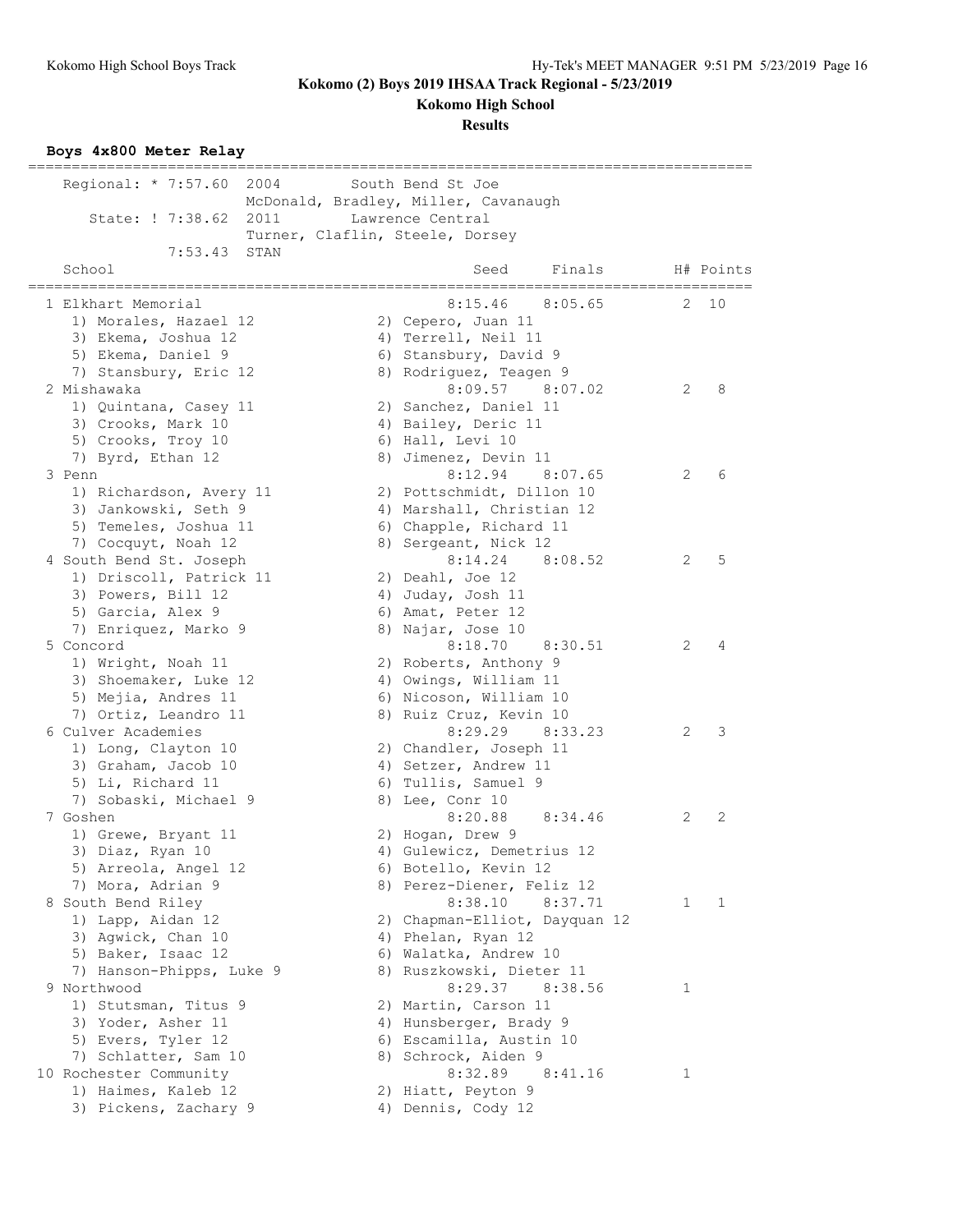### **Kokomo High School**

#### **Results**

### **....Boys 4x800 Meter Relay**

|           | 5) Rangel, Liam 11       |    | 6) Ochoa, Diego 11      |
|-----------|--------------------------|----|-------------------------|
|           | 7) Barnes, Benjamin 11   |    | 8) Seward, Elijah 12    |
|           | 11 Maconaquah            |    | $8:33.73$ $8:41$        |
|           | 1) Bourne, Samuel 11     |    | 2) Maiben, Hayden 9     |
|           | 3) Kelly, Nolan 10       |    | 4) Hagan, Chance 12     |
|           | 5) Myers, Nathanel 9     |    | 6) Law, Kaden 9         |
|           | 7) Nice, Aaron 11        | 8) |                         |
|           | 12 Plymouth              |    | $8:30.62$ $8:46$        |
|           | 1) Meadors, Bo 11        |    | 2) Knapp, Austin 12     |
|           | 3) Cantero, Juan 12      |    | 4) Richards, Robby 10   |
|           | 5) Ray, Konnor 11        |    | 6) Howard, Jonah 10     |
|           | 7) Salazar, Enrique 12   |    | 8) Schadek, David 9     |
|           | 13 Northridge            |    | 8:34.44 8:49            |
|           | 1) Eichstadt, Jon 11     |    | 2) Simmons, Wyatt 11    |
|           | 3) Patel, Shrey 12       |    | 4) Eichstadt, Andrew 10 |
|           | 5) Salle, Tanner 11      |    | 6) Farris, Sam 12       |
|           | 7) Zmuda, Isaac 11       |    | 8) Moore, Jack 9        |
|           | 14 Elkhart Central       |    | 8:52<br>8:24.82         |
|           | 1) Quinones, Jose 10     |    | 2) Vindel, Jay 9        |
|           | 3) Duran, Dylan 10       |    | 4) Byrd, Nathan 11      |
|           | 5) Huerta, Max 11        |    | 6) Avilez, Edwin 12     |
|           | 7) Nathan, Dibley 12     |    | 8) Soto, Elias 12       |
|           | 15 Eastern (Greentown)   |    | $8:47.95$ $8:54$        |
|           | 1) Smith, Jared 11       |    | 2) Monize, Drew 10      |
|           | 3) Vandeventer, Gavin 11 |    | 4) Johnson, Jack 12     |
|           | 5) Yoder, Taylor 12      |    | 6) Richmond, Brayden 10 |
|           | 7) Weeks, Timothy 9      |    | 8) Stout, Lucas 10      |
| 16 Kokomo |                          |    | $8:32.31$ $9:40$        |
|           | 1) Stoltzfus, Bryan 10   |    | 2) Roberts, Ashton 9    |
|           | 3) Fuentes, Elias 11     |    | 4) Elkin, Nathanael 11  |
|           | 5) Wallace, Julian 12    |    | 6) Vazquez, Eduardo 12  |

|           | 5) Rangel, Liam 11       |    | 6) Ochoa, Diego 11      |              |
|-----------|--------------------------|----|-------------------------|--------------|
|           | 7) Barnes, Benjamin 11   |    | 8) Seward, Elijah 12    |              |
|           | 11 Maconaquah            |    | $8:33.73$ $8:41.50$     | $\mathbf{1}$ |
|           | 1) Bourne, Samuel 11     |    | 2) Maiben, Hayden 9     |              |
|           | 3) Kelly, Nolan 10       |    | 4) Hagan, Chance 12     |              |
|           | 5) Myers, Nathanel 9     |    | 6) Law, Kaden 9         |              |
|           | 7) Nice, Aaron 11        | 8) |                         |              |
|           | 12 Plymouth              |    | $8:30.62$ $8:46.55$     | 1            |
|           | 1) Meadors, Bo 11        |    | 2) Knapp, Austin 12     |              |
|           | 3) Cantero, Juan 12      |    | 4) Richards, Robby 10   |              |
|           | 5) Ray, Konnor 11        |    | 6) Howard, Jonah 10     |              |
|           | 7) Salazar, Enrique 12   |    | 8) Schadek, David 9     |              |
|           | 13 Northridge            |    | $8:34.44$ $8:49.25$     | 1.           |
|           | 1) Eichstadt, Jon 11     |    | 2) Simmons, Wyatt 11    |              |
|           | 3) Patel, Shrey 12       |    | 4) Eichstadt, Andrew 10 |              |
|           | 5) Salle, Tanner 11      |    | 6) Farris, Sam 12       |              |
|           | 7) Zmuda, Isaac 11       |    | 8) Moore, Jack 9        |              |
|           | 14 Elkhart Central       |    | $8:24.82$ $8:52.55$     | 2            |
|           | 1) Quinones, Jose 10     |    | 2) Vindel, Jay 9        |              |
|           | 3) Duran, Dylan 10       |    | 4) Byrd, Nathan 11      |              |
|           | 5) Huerta, Max 11        |    | 6) Avilez, Edwin 12     |              |
|           | 7) Nathan, Dibley 12     |    | 8) Soto, Elias 12       |              |
|           | 15 Eastern (Greentown)   |    | $8:47.95$ $8:54.63$     | 1            |
|           | 1) Smith, Jared 11       |    | 2) Monize, Drew 10      |              |
|           | 3) Vandeventer, Gavin 11 |    | 4) Johnson, Jack 12     |              |
|           | 5) Yoder, Taylor 12      |    | 6) Richmond, Brayden 10 |              |
|           | 7) Weeks, Timothy 9      |    | 8) Stout, Lucas 10      |              |
| 16 Kokomo |                          |    | $8:32.31$ $9:40.89$     | 1            |
|           | 1) Stoltzfus, Bryan 10   |    | 2) Roberts, Ashton 9    |              |
|           | 3) Fuentes, Elias 11     |    | 4) Elkin, Nathanael 11  |              |
|           | 5) Wallace, Julian 12    |    | 6) Vazquez, Eduardo 12  |              |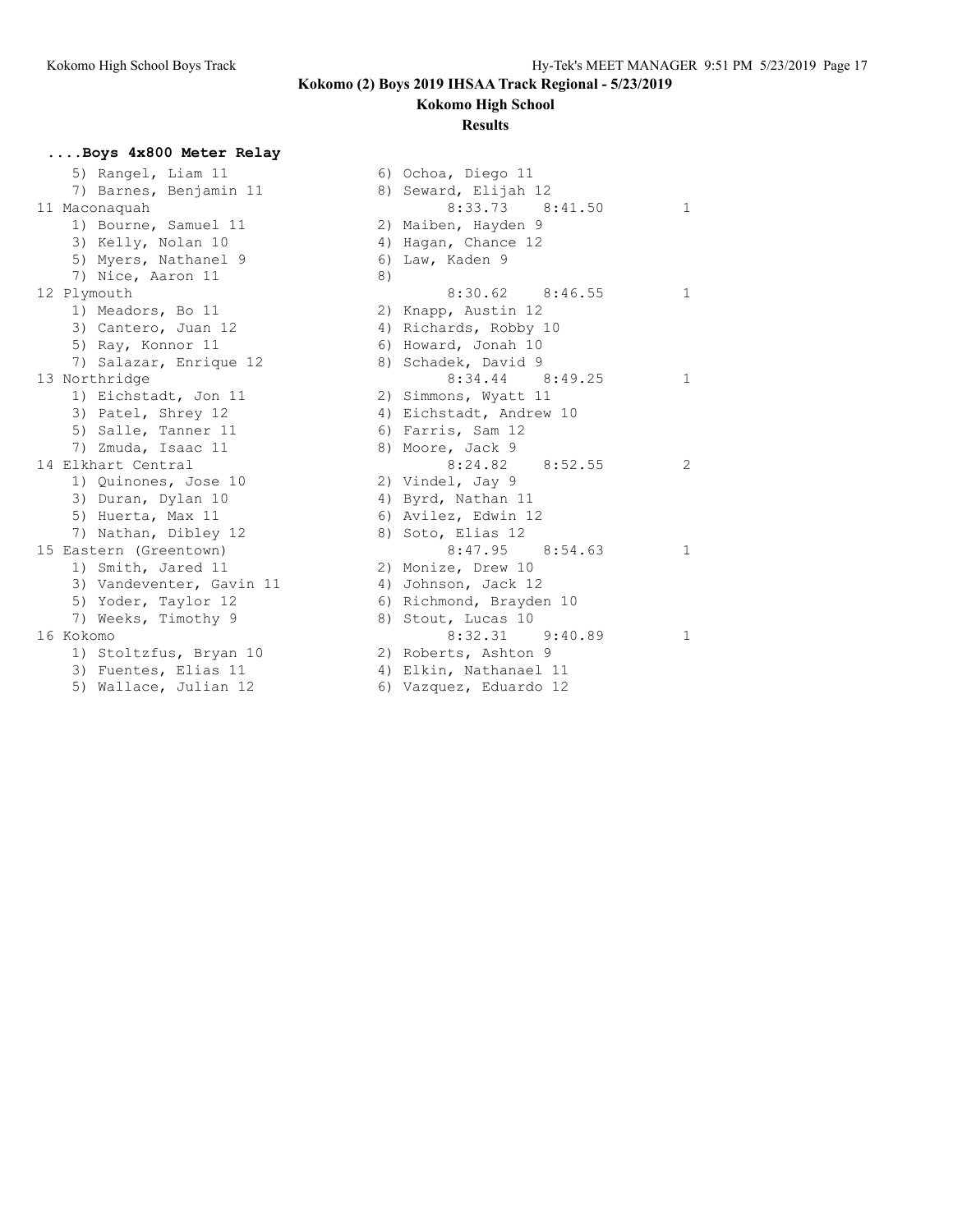### **Results**

**Boys High Jump**

| Regional: * 7-03.50 2018      |                                                 | Nate Patterson - Plym     |               |                |                |
|-------------------------------|-------------------------------------------------|---------------------------|---------------|----------------|----------------|
| State: ! 7-04 2018            |                                                 | Nate Patterson - Plymouth |               |                |                |
| $6 - 04.50$ STAN              |                                                 |                           |               |                |                |
| Name                          | Year School                                     | Seed                      | Finals        |                | H# Points      |
|                               |                                                 |                           |               |                |                |
| 1 Krutsch, Kevin              | 12 Penn                                         | $6 - 09.25$               | 6-04.50 STAN  | 3              | 10             |
|                               | 2 Glasco, Shane 12 Mishawaka                    | 6-06.00                   | J6-04.50 STAN | 3              | 8              |
| 3 Forester, Javon             | 12 Elkhart Memorial                             | $6 - 05.00$               | J6-04.50 STAN | $\mathcal{E}$  | 6              |
|                               | 4 Davis, Isaiah 12 Manchester 6-06.00           |                           | J6-04.50 STAN | 3              | 5              |
| 5 Sandford, Daveyon 12 Goshen |                                                 | $6 - 04.00$               | J6-04.50 STAN | $\mathfrak{Z}$ | 4              |
| 6 Scharpenberg, Alex          | 12 Columbia City 6-02.00                        |                           | $6 - 02.00$   | $\overline{2}$ | 3              |
| 7 Eichelberger, Benj          | 11 Concord                                      | $6-01.00$ $6-00.00$       |               | $\overline{2}$ | $\overline{2}$ |
| 8 Davis, Tyrone               | 10 South Bend W                                 | 6-00.00                   | J6-00.00      | $\overline{2}$ | $\mathbf{1}$   |
|                               |                                                 |                           |               | $\overline{2}$ |                |
| 9 Dove, Austin 11 Laville     |                                                 | 6-03.00                   | $J6 - 00.00$  |                |                |
|                               | 10 Metzinger, Tyler 12 Warsaw Community 6-02.00 |                           | $5 - 10.00$   | $\overline{2}$ |                |
| 10 Nierzwicki-Trifile 10 Penn |                                                 | $6 - 04.00$               | $5 - 10.00$   | 3              |                |
| 10 Nolder, Dontae             | 12 Eastern (Greentown) 5-10.00                  |                           | $5 - 10.00$   |                |                |
| 10 Manges, Evan 12 Bremen     |                                                 | $5 - 10.00$               | $5 - 10.00$   |                |                |
| 10 Middlekauff, Corbi         | 10 Maconaquah 6-00.00                           |                           | $5 - 10.00$   | 2              |                |
| -- Stoker, Luke               | 12 Tipton                                       | $5 - 10.00$               | ΝH            |                |                |
|                               | -- Qaiyim, Jai-veon 12 Elkhart Memorial 6-00.00 |                           | ΝH            |                |                |
| -- Perkins, Dawson            | 9 Tippecanoe Valley 6-00.00                     |                           | ΝH            |                |                |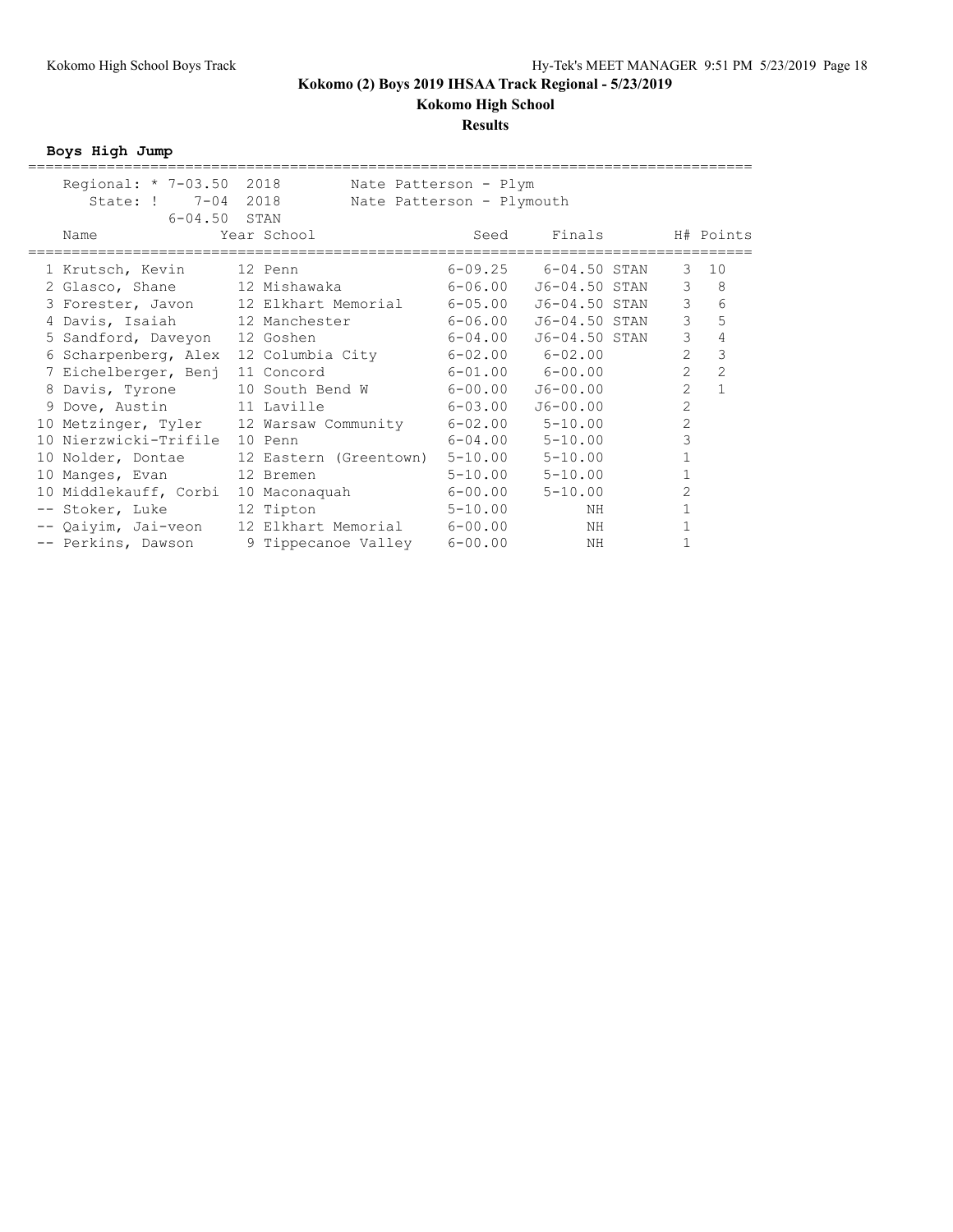# **Results**

**Boys Pole Vault**

| Regional: * 15-09 2012<br>State: ! 17-06.25 2018<br>14-04.00 STAN |                     | Kyle Johnston - Penn<br>Colton Crum - Frankfort |                           |                |                |
|-------------------------------------------------------------------|---------------------|-------------------------------------------------|---------------------------|----------------|----------------|
| Name                                                              | Year School         | Seed                                            | Finals                    |                | H# Points      |
| 1 Delk, Jarvis 11 Mishawaka                                       |                     | 13-06.00                                        | 14-04.00 STAN             | 2              | 10             |
| 2 Bazzoni, Nicholas 11 Warsaw Community                           |                     |                                                 | 13-00.00 14-00.00         | 2              | 8              |
| 3 Sears, Noah 12 Elkhart Central                                  |                     | 12-06.00                                        | $J14 - 00.00$             | $\overline{2}$ | 6              |
| 4 Rocha, Xavier 11 Northwood                                      |                     | 12-00.00                                        | $13 - 06.00$              | $\mathbf{1}$   | 5              |
| 5 Puckett, Mason 10 Northridge                                    |                     | $13 - 04.00$                                    | 13-00.00                  | $\overline{2}$ | $\overline{4}$ |
| 6 Demitruk, Brad 10 Northwood                                     |                     | 12-06.00                                        | 12-06.00                  | $\overline{2}$ | 2.50           |
| 6 Cottingham, Hunter                                              | 11 Western          | 12-06.00                                        | $12 - 06.00$              | $\overline{2}$ | 2.50           |
| 8 Walton, Braidon                                                 | 11 Maconaquah       |                                                 | $12 - 09.00$ $12 - 00.00$ | $\overline{2}$ | $\mathbf{1}$   |
| 9 Navarrete, Isaac                                                | 12 South Bend Riley | 12-00.00                                        | $J12 - 00.00$             | $\mathbf{1}$   |                |
| 9 Wise, Brandon 11 Concord                                        |                     | $12 - 06.00$                                    | $J12 - 00.00$             | $\overline{2}$ |                |
| 11 Younkin, Isaah 12 South Bend Riley                             |                     | 12-00.00                                        | $11 - 06.00$              | $\mathbf{1}$   |                |
| 11 Patrick, Ronald                                                | 12 Whitko           | $11 - 06.00$                                    | $11 - 06.00$              | $\mathbf{1}$   |                |
| 11 Hill, Logan 12 Penn                                            |                     | $12 - 06.00$                                    | $11 - 06.00$              | $\mathbf{1}$   |                |
| 14 Plummer, Jerry 12 Rochester Community 11-00.00                 |                     |                                                 | $11 - 00.00$              |                |                |
| 14 Leap, Nathan                                                   | 10 Tipton           | $11 - 09.00$                                    | $11 - 00.00$              |                |                |
| 16 Valiquet, Owen                                                 | 11 Culver Community | $11 - 00.00$                                    | $10 - 06.00$              |                |                |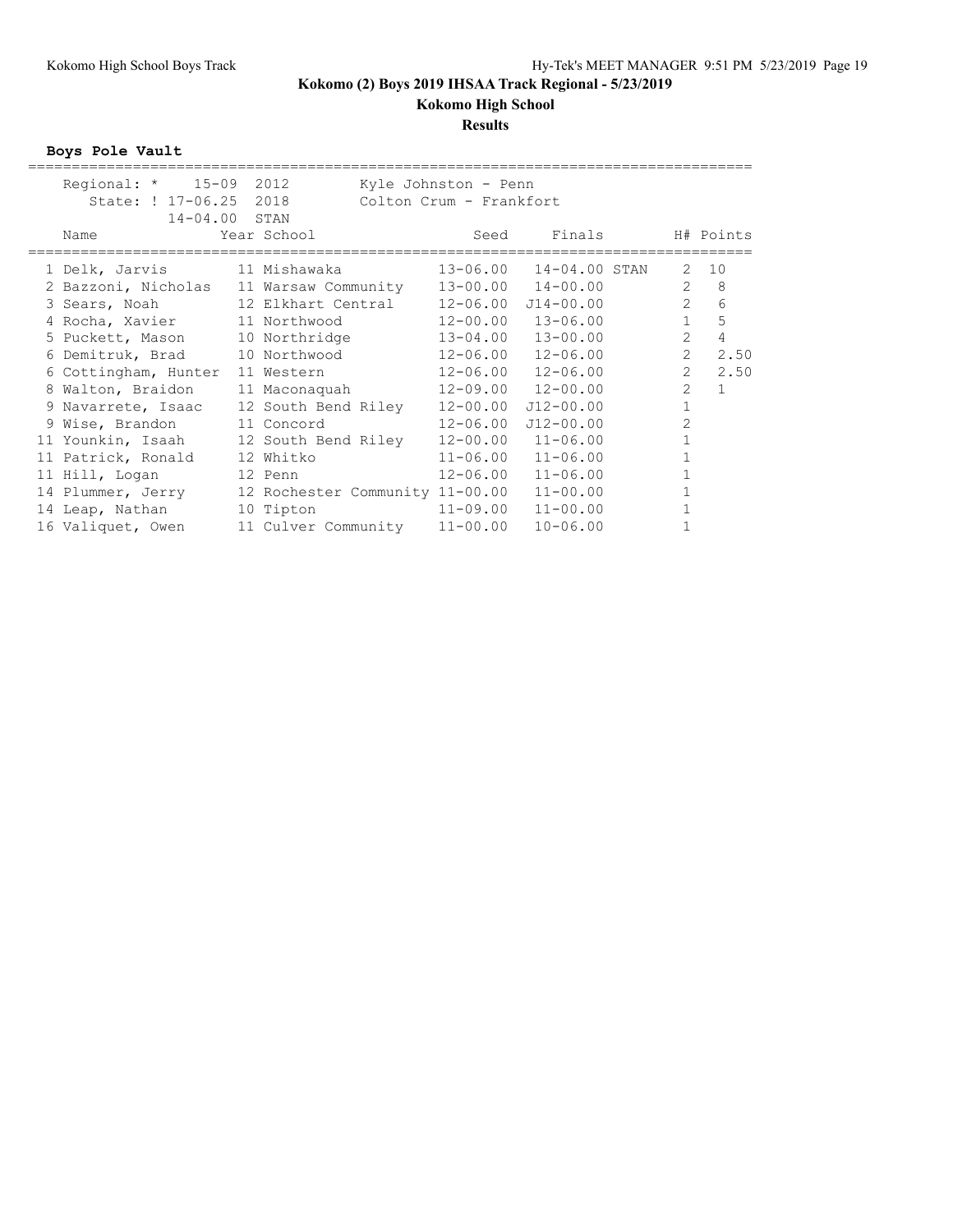### **Results**

**Boys Long Jump**

| Regional: * 24-10.50 1994              |                  | Frankie Young - Kokomo |               |                |              |
|----------------------------------------|------------------|------------------------|---------------|----------------|--------------|
| State: ! 24-07.75 1995                 |                  | Frankie Young - Kokomo |               |                |              |
| $22 - 04.75$ STAN                      |                  |                        |               |                |              |
| Name                                   | Year School      | Seed                   | Finals        |                | H# Points    |
|                                        |                  |                        |               |                |              |
| 1 Parker, Tayson                       | 11 Northwestern  | $23 - 02.75$           | 23-08.25 STAN | $\mathbf{1}$   | 10           |
| 2 Davis, Isaiah 12 Manchester          |                  | $20 - 05.00$           | $22 - 04.50$  | $\mathcal{L}$  | 8            |
| 3 Wilkins-Maxwell, D 12 Elkhart Chri   |                  | $21 - 11.75$           | $21 - 11.75$  | $\mathbf{1}$   | 6            |
| 4 Sandford, Daveyon                    | 12 Goshen        | $21 - 07.00$           | $21 - 11.00$  | $\mathbf{1}$   | 5            |
| 5 Walker, Joe                          | 11 Mishawaka     | $21 - 05.75$           | $21 - 05.00$  | $\overline{2}$ | 4            |
| 6 Jennings, Jalen 12 South Bend Riley  |                  | $21 - 11.50$           | $21 - 02.00$  | $\mathbf{1}$   | 3            |
| 7 Oliver, Alphonso 11 South Bend Riley |                  | $21 - 05.25$           | $21 - 01.00$  | $\overline{2}$ | 2            |
| 8 Maxwell, Charlie                     | 11 Elkhart Chri  | $21 - 02.00$           | $21 - 00.25$  | $\overline{2}$ | $\mathbf{1}$ |
| 9 Lewellen, Addai                      | 10 Pioneer       | $21 - 07.00$           | $20 - 03.00$  |                |              |
| 10 Rogers, Jarece                      | 9 Kokomo         | $21 - 08.25$           | $20 - 01.00$  |                |              |
| 11 Sharick, Nolan                      | 11 Fairfield     | $20 - 10.50$           | $19 - 09.75$  | $\overline{2}$ |              |
| 12 Zumbrun, Justin                     | 12 Bremen        | 18-11.00               | $19 - 06.50$  | $\overline{2}$ |              |
| 13 Sievers, Michael                    | 11 Columbia City | $20 - 10.75$           | $19 - 02.75$  | $\overline{2}$ |              |
| 14 Pollard, Wyatt                      | 12 Bremen        | 18-11.50               | $18 - 05.00$  | $\overline{2}$ |              |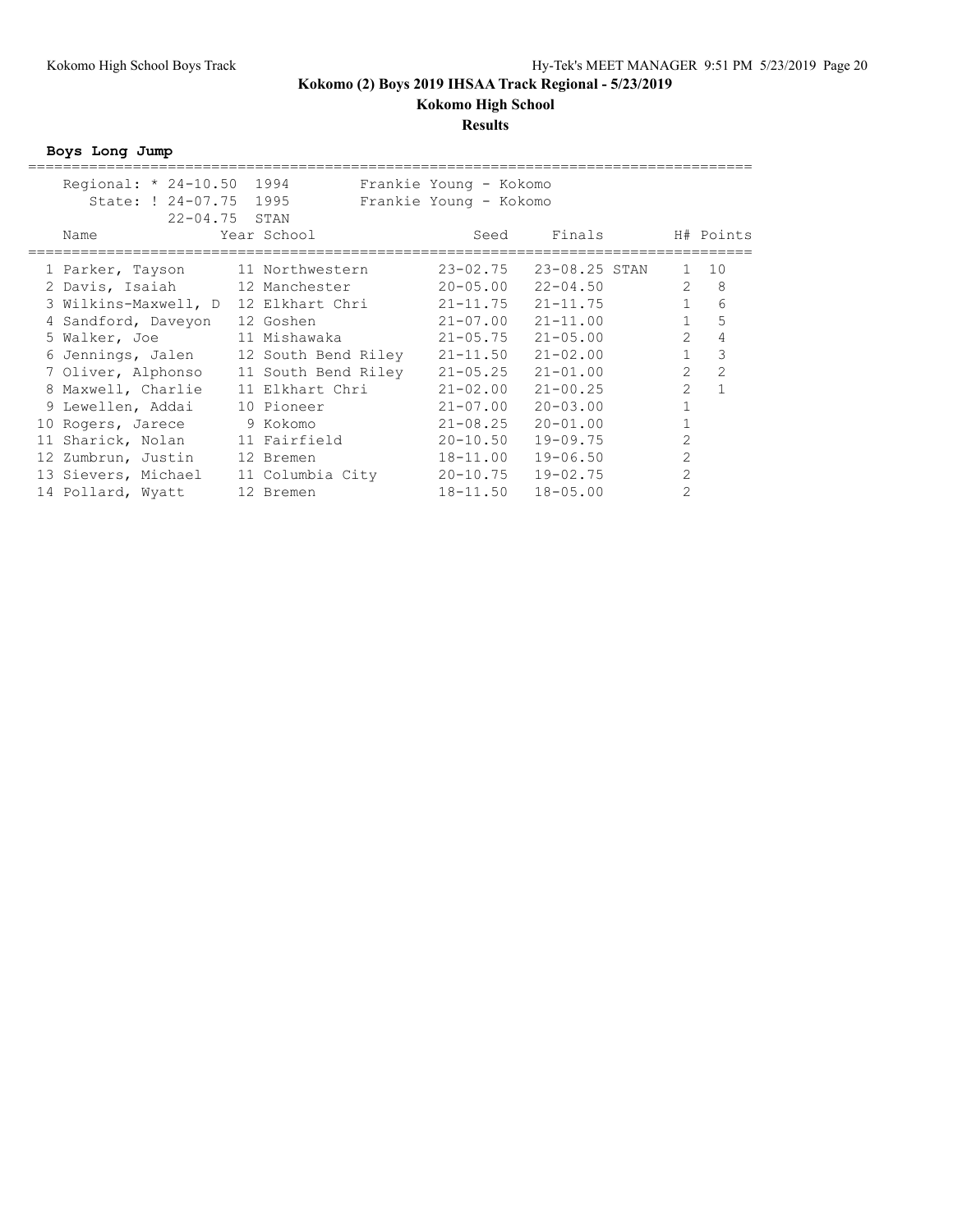# **Results**

**Boys Shot Put**

|            |                                                                                                                                                                                      |                                                                                                 |                                                                                                                                                                                                                                                                                                            |                                                                                                                                                                                                                                                     | H# Points                         |
|------------|--------------------------------------------------------------------------------------------------------------------------------------------------------------------------------------|-------------------------------------------------------------------------------------------------|------------------------------------------------------------------------------------------------------------------------------------------------------------------------------------------------------------------------------------------------------------------------------------------------------------|-----------------------------------------------------------------------------------------------------------------------------------------------------------------------------------------------------------------------------------------------------|-----------------------------------|
|            |                                                                                                                                                                                      |                                                                                                 |                                                                                                                                                                                                                                                                                                            | 2                                                                                                                                                                                                                                                   | 10                                |
|            |                                                                                                                                                                                      |                                                                                                 |                                                                                                                                                                                                                                                                                                            | $\mathbf{2}$                                                                                                                                                                                                                                        | 8                                 |
|            |                                                                                                                                                                                      |                                                                                                 |                                                                                                                                                                                                                                                                                                            | $2^{\circ}$                                                                                                                                                                                                                                         | 6                                 |
|            |                                                                                                                                                                                      |                                                                                                 |                                                                                                                                                                                                                                                                                                            |                                                                                                                                                                                                                                                     | 5                                 |
|            |                                                                                                                                                                                      |                                                                                                 |                                                                                                                                                                                                                                                                                                            | $\mathbf{1}$                                                                                                                                                                                                                                        | $\overline{4}$                    |
|            |                                                                                                                                                                                      |                                                                                                 | $49 - 10.25$                                                                                                                                                                                                                                                                                               | $\overline{2}$                                                                                                                                                                                                                                      | 3                                 |
|            |                                                                                                                                                                                      | 49-08.00                                                                                        | $49 - 06.25$                                                                                                                                                                                                                                                                                               | $\overline{2}$                                                                                                                                                                                                                                      | $\overline{2}$                    |
|            |                                                                                                                                                                                      |                                                                                                 | $49 - 01.25$                                                                                                                                                                                                                                                                                               | $\overline{2}$                                                                                                                                                                                                                                      | $\mathbf{1}$                      |
|            |                                                                                                                                                                                      | 49-03.00                                                                                        | $48 - 03.50$                                                                                                                                                                                                                                                                                               | $\overline{2}$                                                                                                                                                                                                                                      |                                   |
|            |                                                                                                                                                                                      |                                                                                                 | $47 - 02.00$                                                                                                                                                                                                                                                                                               | $\mathbf{1}$                                                                                                                                                                                                                                        |                                   |
|            |                                                                                                                                                                                      | $47 - 00.00$                                                                                    | $46 - 07.25$                                                                                                                                                                                                                                                                                               | $\mathbf{1}$                                                                                                                                                                                                                                        |                                   |
| 10 Western |                                                                                                                                                                                      | $45 - 06.25$                                                                                    | $45 - 07.50$                                                                                                                                                                                                                                                                                               | $\mathbf{1}$                                                                                                                                                                                                                                        |                                   |
|            |                                                                                                                                                                                      |                                                                                                 | $45 - 07.00$                                                                                                                                                                                                                                                                                               |                                                                                                                                                                                                                                                     |                                   |
|            |                                                                                                                                                                                      |                                                                                                 | $43 - 08.00$                                                                                                                                                                                                                                                                                               |                                                                                                                                                                                                                                                     |                                   |
|            |                                                                                                                                                                                      |                                                                                                 | $42 - 11.25$                                                                                                                                                                                                                                                                                               |                                                                                                                                                                                                                                                     |                                   |
|            |                                                                                                                                                                                      | $54 - 11.50$                                                                                    | ND.                                                                                                                                                                                                                                                                                                        | 2                                                                                                                                                                                                                                                   |                                   |
|            | Regional: $*$ 61-03 2003<br>State: ! 66-08.50 1997<br>53-05.50 STAN<br>Year School<br>12 Wawasee<br>8 Turna, Vishal 11 Penn<br>14 Johnson, Caleb 11 Cass<br>15 Kent, Dylan 11 Bremen | 4 Hiestand, Mark 12 South Bend S<br>5 Himes, Kendall 11 Plymouth<br>7 Brown, Blake 12 Mishawaka | Seed<br>2 Jones, Andrew 12 Madison-Grant<br>3 Gaylor, Evan 11 Northwestern<br>6 Walkowski, Andrew 12 South Bend Riley<br>9 Anglemyer, Garrett 11 Northwood<br>12 Northridge<br>11 Miller, Nicholas 11 Warsaw Community<br>43-09.50<br>13 Scott, Canaan 12 North Miami<br>-- Hesting, Liam 12 Columbia City | Jason Brown - SB Clay<br>Jeremy Allen - Pike<br>Finals<br>$54 - 03.50$<br>56-10.50 STAN<br>$51 - 08.00$<br>48-00.25<br>47-09.00<br>$50 - 10.75$<br>$50 - 03.50$<br>$47 - 05.00$<br>49-10.00<br>$51 - 01.00$<br>45-11.00<br>47-02.00<br>$43 - 05.00$ | $52 - 09.75$<br>$51 - 06.75$<br>1 |